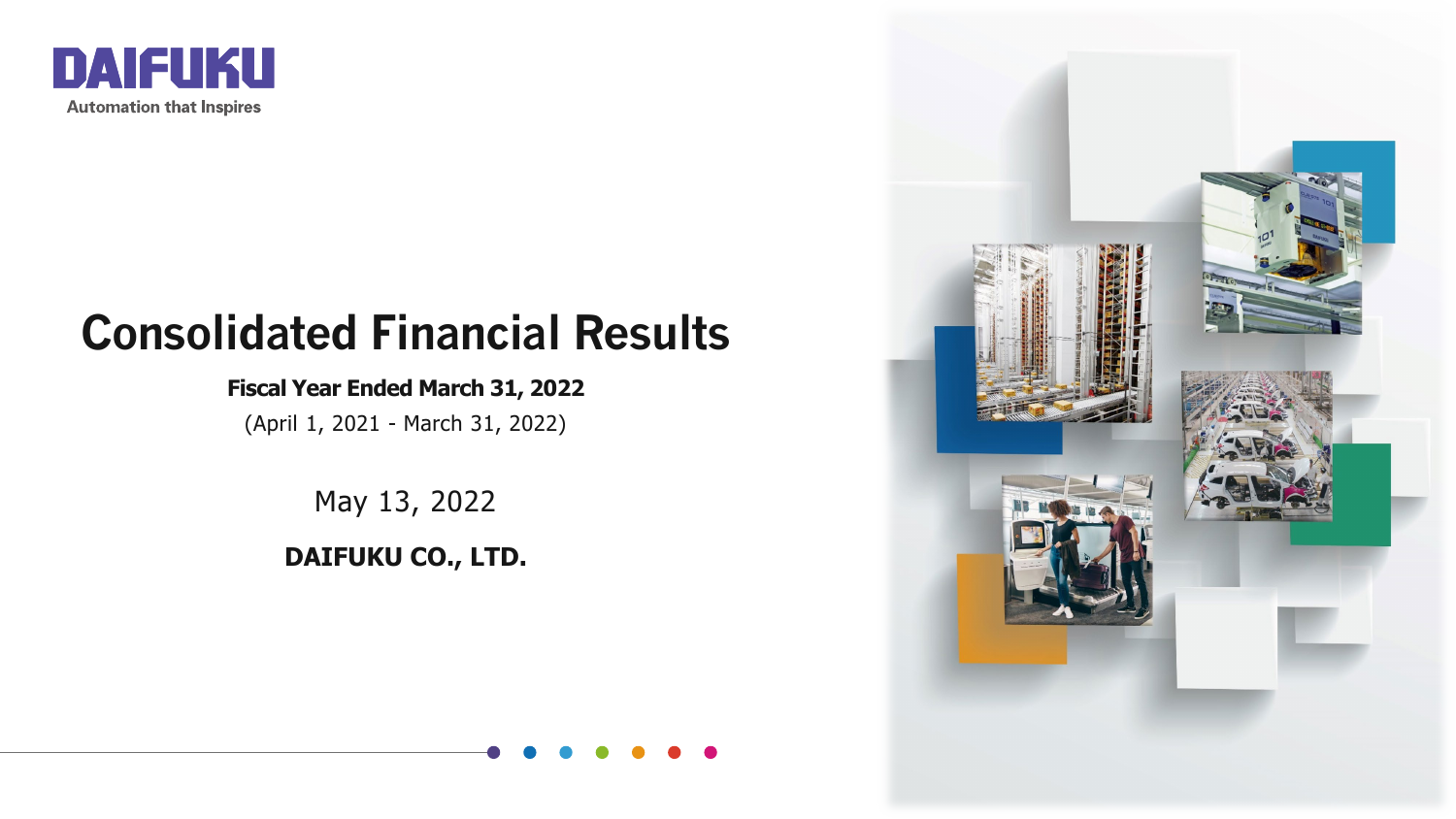

**1**

## <span id="page-1-0"></span>[Financial Highlights](#page-2-0) **Financial Highlights p. 2**

## [Earnings Forecast](#page-18-0) **Earnings** Forecast **Research Earnings** P. 18

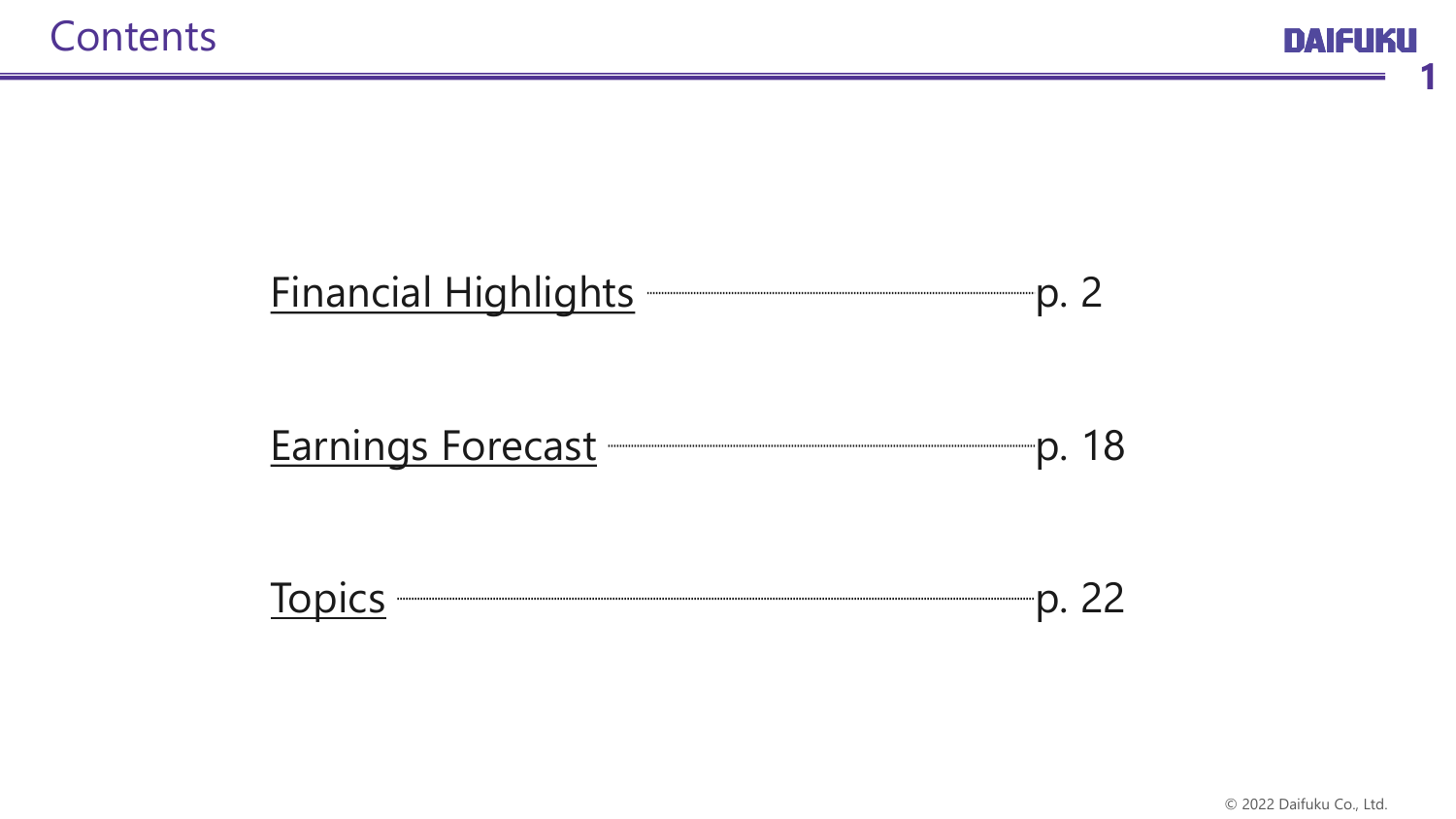<span id="page-2-0"></span>[Back to contents](#page-1-0)

# **Financial Highlights**

2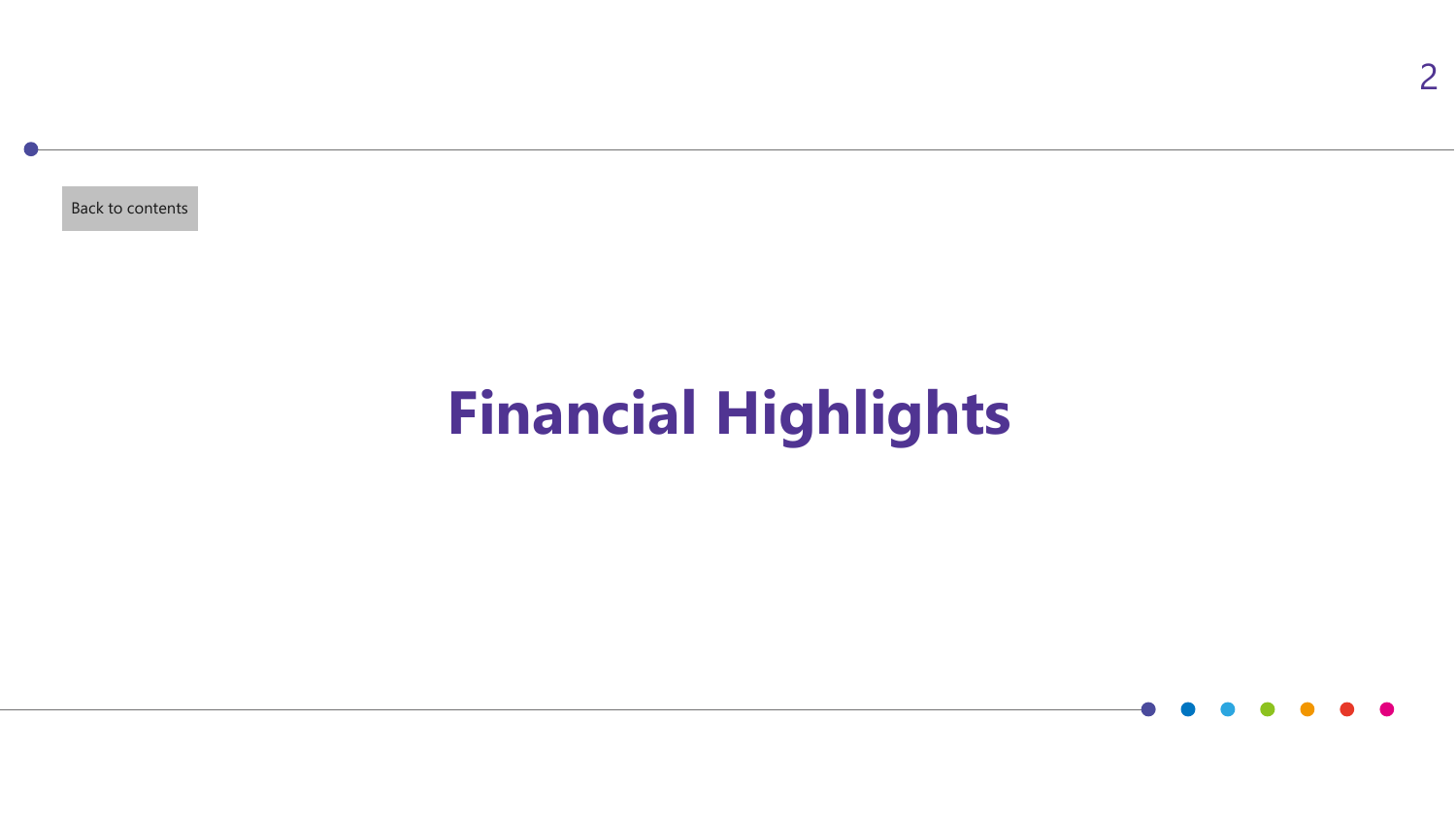## Fiscal 2021 Highlights (April 1, 2021 – March 31, 2022)

**3**

|                                                                  |               |        |            | (Billion yen) |
|------------------------------------------------------------------|---------------|--------|------------|---------------|
|                                                                  | <b>FY2020</b> | FY2021 | Y/Y change | Y/Y rate      |
| <b>Orders</b>                                                    | 451.0         | 589.0  | $+138.0$   | $+30.6%$      |
| <b>Sales</b>                                                     | 473.9         | 512.2  | $+38.3$    | $+8.1%$       |
| <b>Operating income</b>                                          | 44.5          | 50.2   | $+5.6$     | $+12.8%$      |
| Ordinary income                                                  | 45.8          | 51.2   | $+5.4$     | $+11.8%$      |
| Net income attributable to<br>shareholders of the parent company | 32.3          | 35.8   | $+3.4$     | $+10.8%$      |
| Comprehensive income                                             | 33.3          | 46.3   | $+13.0$    | $+39.1%$      |

| Net income per share | 257.13 yen | 284.71 yen | +27.58 yen |
|----------------------|------------|------------|------------|
|----------------------|------------|------------|------------|

| $\checkmark$ Orders and sales reached new |
|-------------------------------------------|
| record highs.                             |

 $\checkmark$  Income remained favorable, driven by intralogistics systems in Japan.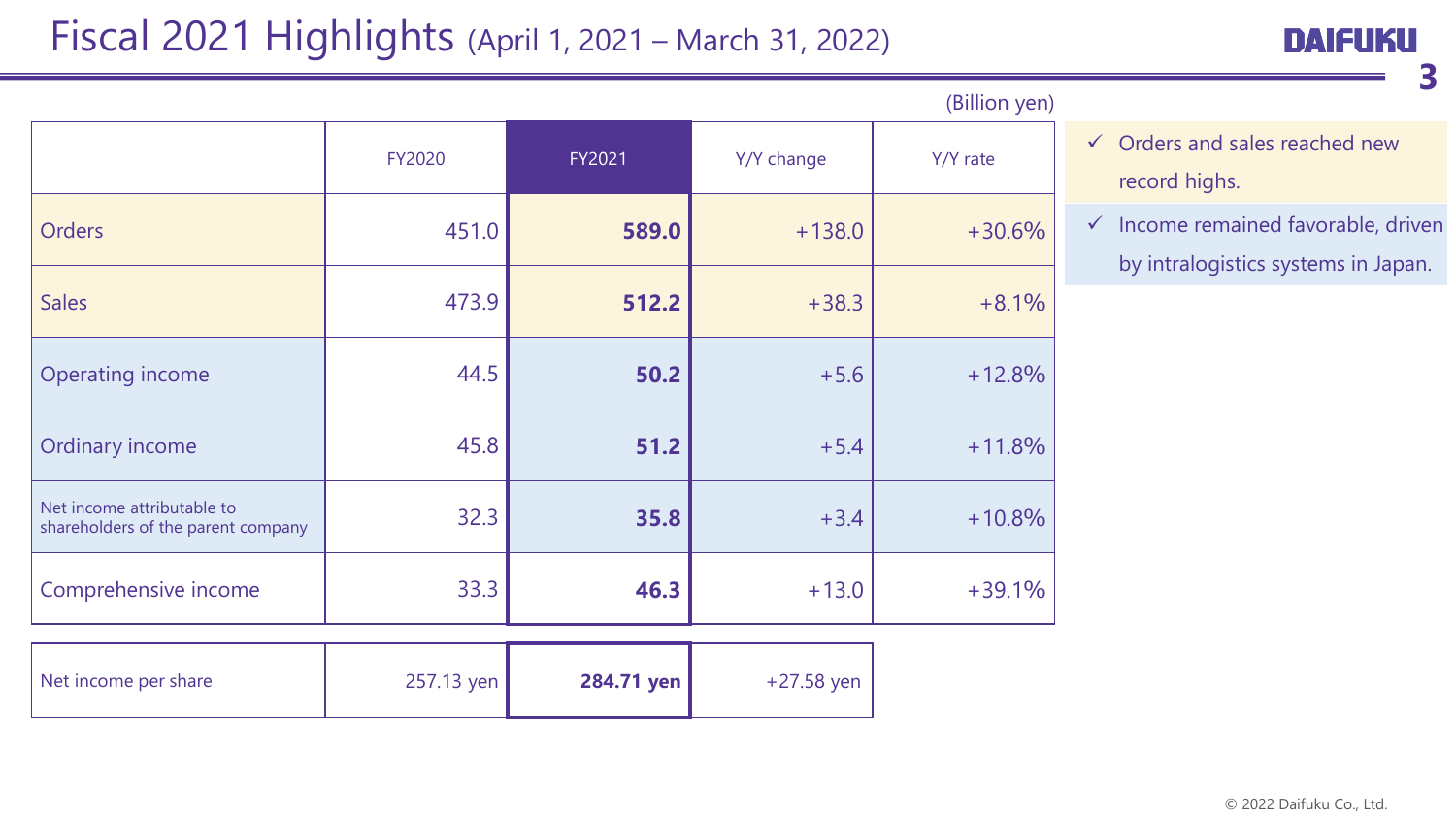## Increase/Decrease in Operating Income

**4**

[Reference] Effect of exchange Sales: +14.7 billion yen (Billion yen)

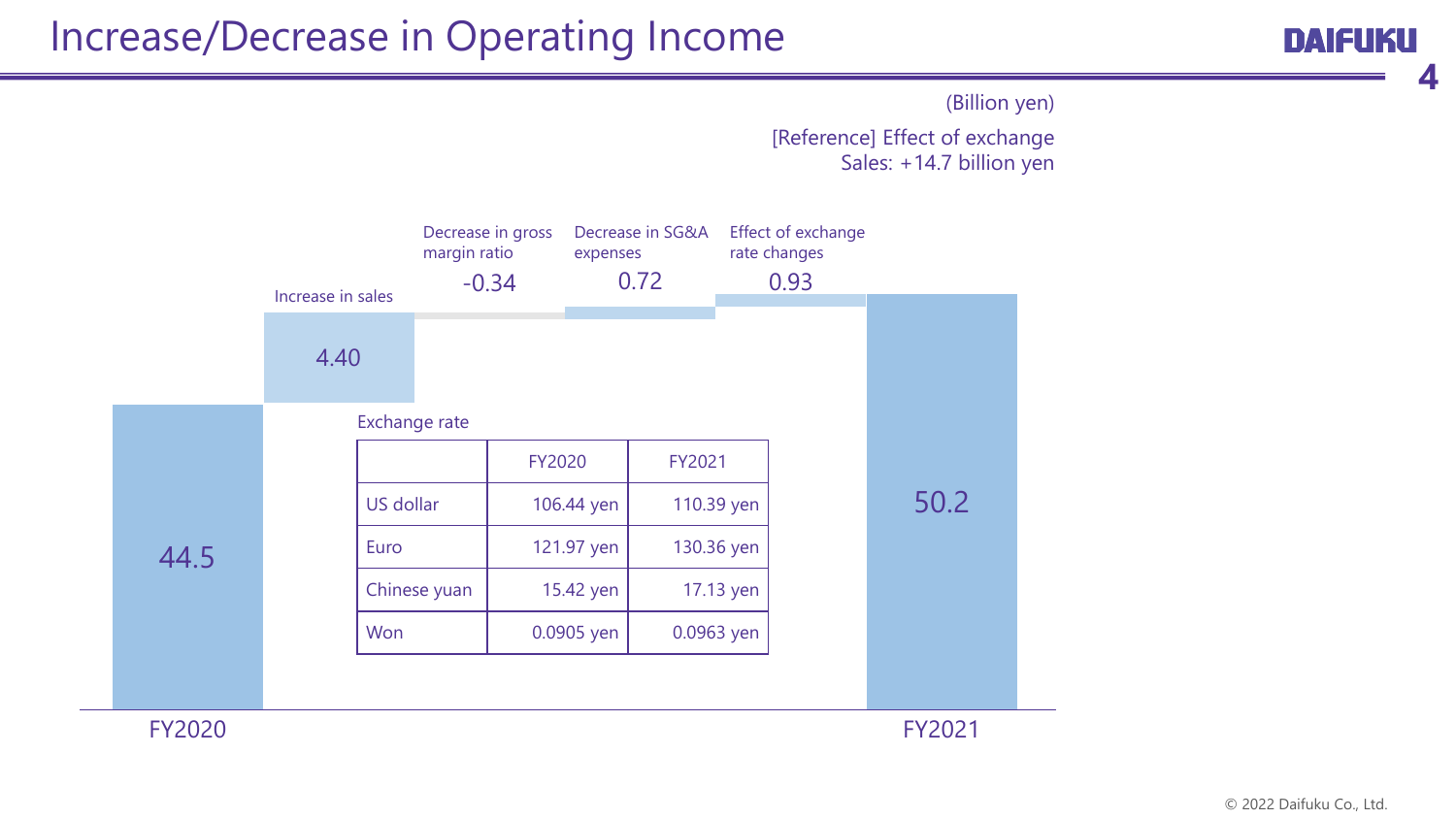## Results by Reportable Segment

**5**

|                                         |                          | <b>Orders</b><br>(Orders from external customers) |               |               | Net sales<br>(Sales to external customers) |               | Segment income<br>(Net income attributable to shareholders<br>of the parent company) |        |               |  |  |
|-----------------------------------------|--------------------------|---------------------------------------------------|---------------|---------------|--------------------------------------------|---------------|--------------------------------------------------------------------------------------|--------|---------------|--|--|
|                                         | FY2020                   | FY2021                                            | Y/Y<br>change | <b>FY2020</b> | FY2021                                     | Y/Y<br>Change | FY2020                                                                               | FY2021 | Y/Y<br>change |  |  |
| <b>Daifuku</b>                          | 184.1                    | 262.4                                             | $+78.3$       | 199.3         | 225.0                                      | $+25.6$       | 26.0                                                                                 | 28.6   | $+2.6$        |  |  |
| Contec                                  | 15.3                     | 19.6                                              | $+4.2$        | 16.2          | 15.7                                       | $-0.4$        | 1.1                                                                                  | 1.2    | $+0.0$        |  |  |
| Daifuku North<br>America                | 119.4                    | 135.1                                             | $+15.7$       | 137.1         | 140.4                                      | $+3.3$        | 6.0                                                                                  | 7.5    | $+1.4$        |  |  |
| Clean<br>Factomation                    | 31.0                     | 36.7                                              | $+5.6$        | 30.5          | 28.6                                       | $-1.8$        | 2.7                                                                                  | 2.0    | $-0.6$        |  |  |
| Other                                   | 101.0                    | 134.9                                             | $+33.9$       | 89.6          | 104.8                                      | $+15.2$       | 2.3                                                                                  | 3.7    | $+1.4$        |  |  |
| Consolidated<br>adjustment and<br>other | $\overline{\phantom{0}}$ | $\sim$                                            |               | 0.9           | $-2.5$                                     | $-3.5$        | $-5.9$                                                                               | $-7.3$ | $-1.3$        |  |  |
| Total                                   | 451.0                    | 589.0                                             | $+138.0$      | 473.9         | 512.2                                      | $+38.3$       | 32.3                                                                                 | 35.8   | $+3.4$        |  |  |

#### (Billion yen)

#### $\checkmark$  Daifuku:

Orders increased significantly in every business. Sales remained favorable, underpinned by an order backlog from the end of the previous fiscal year.

- Daifuku North America: Orders were favorable in cleanroom systems for the semiconductor sector and automotive systems.
- $\checkmark$  Clean Factomation: Orders increased year on year, mainly due to the vigorous investment of semiconductor manufacturers.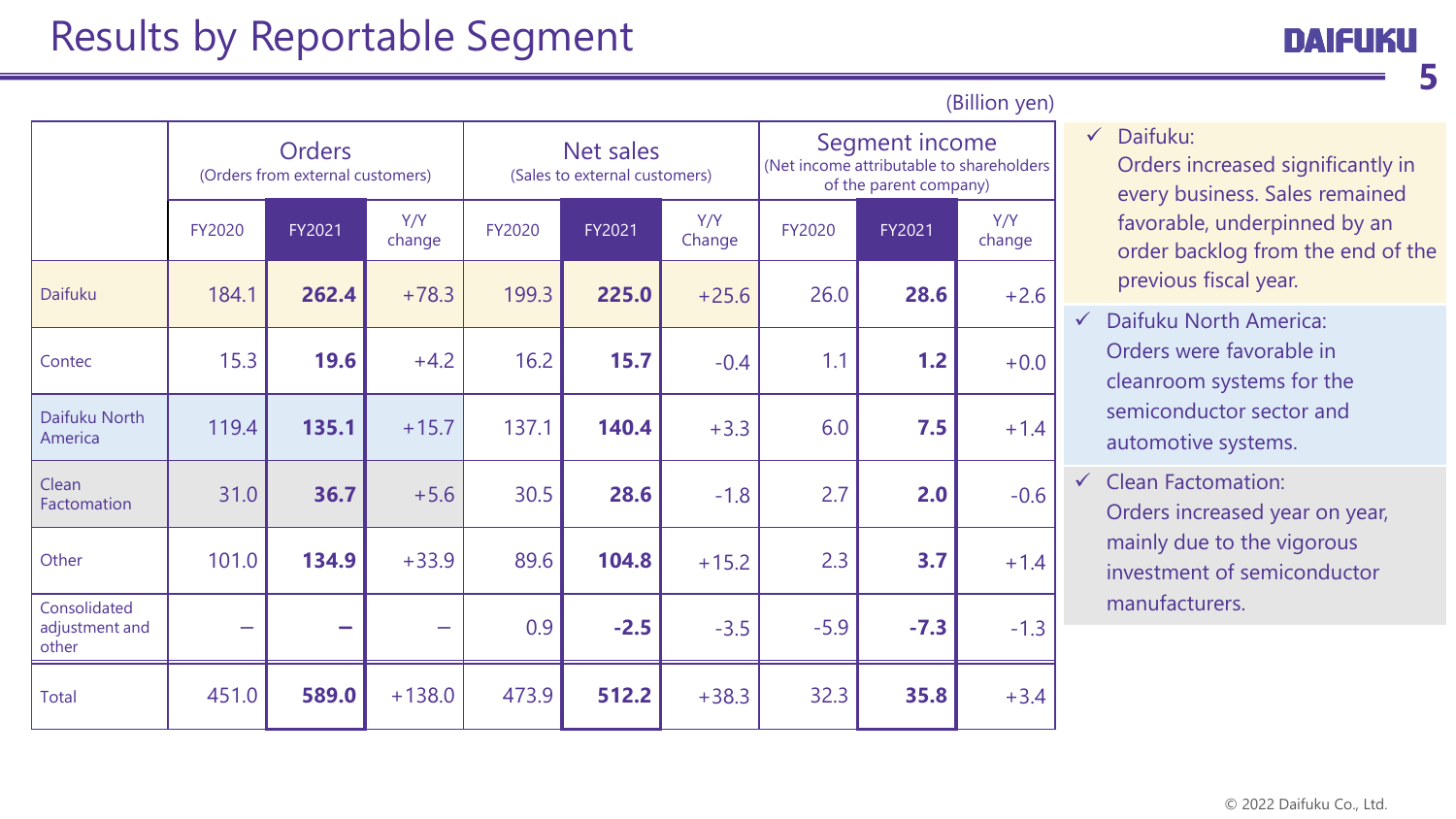## Consolidated Balance Sheets

|  | DAIFUKU |
|--|---------|
|  |         |

**6**

|                                  | March 31,<br>2021 | March 31,<br>2022 | Change  |
|----------------------------------|-------------------|-------------------|---------|
| <b>Current assets</b>            | 350.6             | 381.3             | $+30.7$ |
| Cash on hand and<br>in banks     | 94.1              | 118.7             | $+24.6$ |
| Notes and<br>accounts receivable | 211.9             | 208.9             | $-2.9$  |
| Inventories                      | 36.3              | 41.2              | $+4.9$  |
| Other                            | 8.1               | 12.3              | $+4.1$  |
| Non-current assets               | 94.8              | 102.0             | $+7.1$  |
| Property, plant and<br>equipment | 49.5              | 55.2              | $+5.6$  |
| Intangible assets                | 10.0              | 10.7              | $+0.7$  |
| Goodwill                         | 4.2               | 3.9               | $-0.2$  |
| Other                            | 5.8               | 6.7               | $+0.9$  |
| Investments and<br>other assets  | 35.2              | 36.0              | $+0.7$  |
| <b>Total assets</b>              | 445.4             | 483.3             | $+37.8$ |

|                  |                                                  |                   |                   | (Billion yen) |
|------------------|--------------------------------------------------|-------------------|-------------------|---------------|
|                  |                                                  | March 31,<br>2021 | March 31,<br>2022 | Change        |
|                  | <b>Current liabilities</b>                       | 149.1             | 173.6             | $+24.4$       |
|                  | Notes and accounts<br>payable                    | 63.9              | 76.1              | $+12.1$       |
|                  | Short-term borrowings                            | 15.5              | 22.4              | $+6.9$        |
|                  | Other                                            | 69.6              | 75.0              | $+5.3$        |
|                  | Non-current liabilities                          | 34.2              | 17.6              | $-16.6$       |
|                  | Long-term borrowings                             | 19.6              | 3.9               | $-15.6$       |
|                  | Other                                            | 14.6              | 13.7              | $-0.9$        |
|                  | <b>Total Liabilities</b>                         | 183.4             | 191.2             | $+7.8$        |
|                  | Shareholders' equity                             | 255.2             | 279.2             | $+23.9$       |
|                  | Common stock                                     | 31.8              | 31.8              |               |
|                  | <b>Retained earnings</b>                         | 202.3             | 227.6             | $+25.2$       |
|                  | Other                                            | 21.0              | 19.7              | $-1.2$        |
|                  | <b>Accumulated other</b><br>comprehensive income | 1.7               | 11.5              | $+9.7$        |
|                  | Non-controlling interests                        | 4.9               | 1.2               | $-3.6$        |
| Total net assets |                                                  | 262.0             | 292.0             | $+30.0$       |
|                  | <b>Total liabilities</b><br>and net assets       | 445.4             | 483.3             | $+37.8$       |

|  | $\checkmark$ Total assets: |
|--|----------------------------|
|  |                            |
|  |                            |

Increased ¥37.8 billion

[Factors]

Increase: ¥24.6 billion in cash on hand and in banks, ¥4.9 billion in inventories

 $\checkmark$  Liabilities: Increased ¥7.8 billion

> [Factors] Increase: ¥12.1 billion in notes and accounts payable Decrease: ¥8.7 billion in shortterm borrowings and long-term borrowings (combined total)

 $\checkmark$  Net assets: Increased ¥30.0 billion [Factors]

Increase: ¥25.2 billion in retained earnings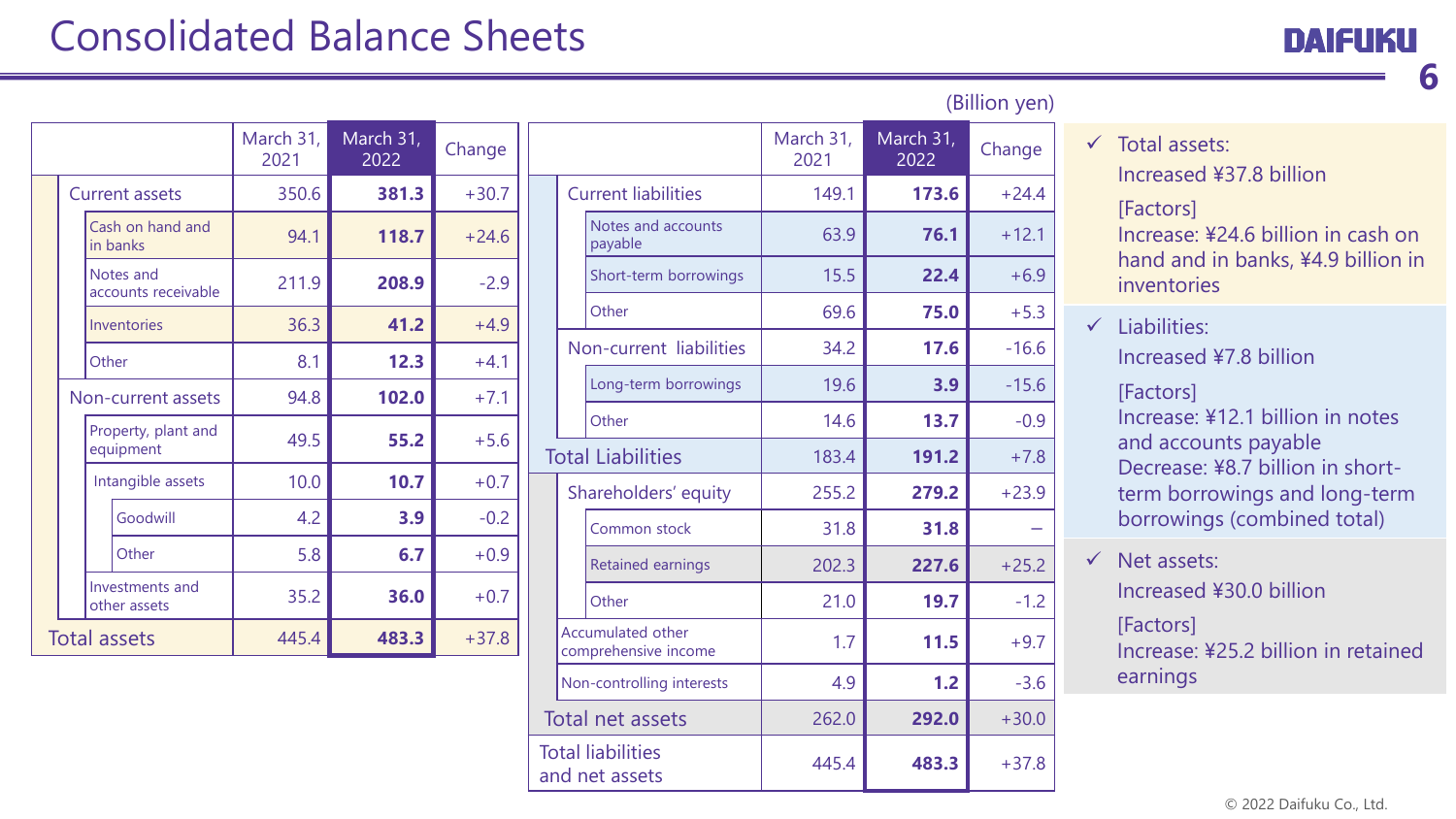## Consolidated Statements of Cash Flows

**7**

|                                                                              |               |               | (DIIIIUII VEII) |
|------------------------------------------------------------------------------|---------------|---------------|-----------------|
|                                                                              | <b>FY2020</b> | <b>FY2021</b> | Y/Y change      |
| Cash flows from operating activities                                         | 38.2          | 56.6          | $+18.4$         |
| Cash flows from investing activities                                         | $-6.1$        | $-9.8$        | $-3.6$          |
| Free cash flows                                                              | 32.0          | 46.8          | $+14.7$         |
| Cash flows from financing activities                                         | $-8.9$        | $-27.5$       | $-18.6$         |
| Effect of exchange rate change on cash and<br>cash equivalents               | $-0.7$        | 4.8           | $+5.6$          |
| Net increase in cash and cash equivalents                                    | 22.4          | 24.1          | $+1.7$          |
| Cash and cash equivalents at beginning of<br>year                            | 70.8          | 94.0          | $+23.1$         |
| Cash and cash equivalents resulting from<br>change in scope of consolidation | 0.7           | 0.4           | $-0.3$          |
| Cash and cash equivalents at end of year                                     | 94.0          | 118.6         | $+24.5$         |

#### $\checkmark$  Cash provided by operating activities: ¥56.6 billion

#### [Factors]

(Billion yen)

Income before income taxes and noncontrolling interests: ¥50.9 billion Decrease in notes and accounts receivables and contract assets: ¥12.7 billion

 $\checkmark$  Cash used in investing activities: ¥9.8 billion

[Factors] Payments for purchase of property, plant and equipment: -¥10.4 billion

 $\checkmark$  Cash used in financing activities: ¥27.5 billion

> [Factors] Payments of cash dividends: -¥10.7 billion Repayment of short-term borrowings: -¥8.3 billion Payments from changes in ownership interests in subsidiaries: -¥5.6 billion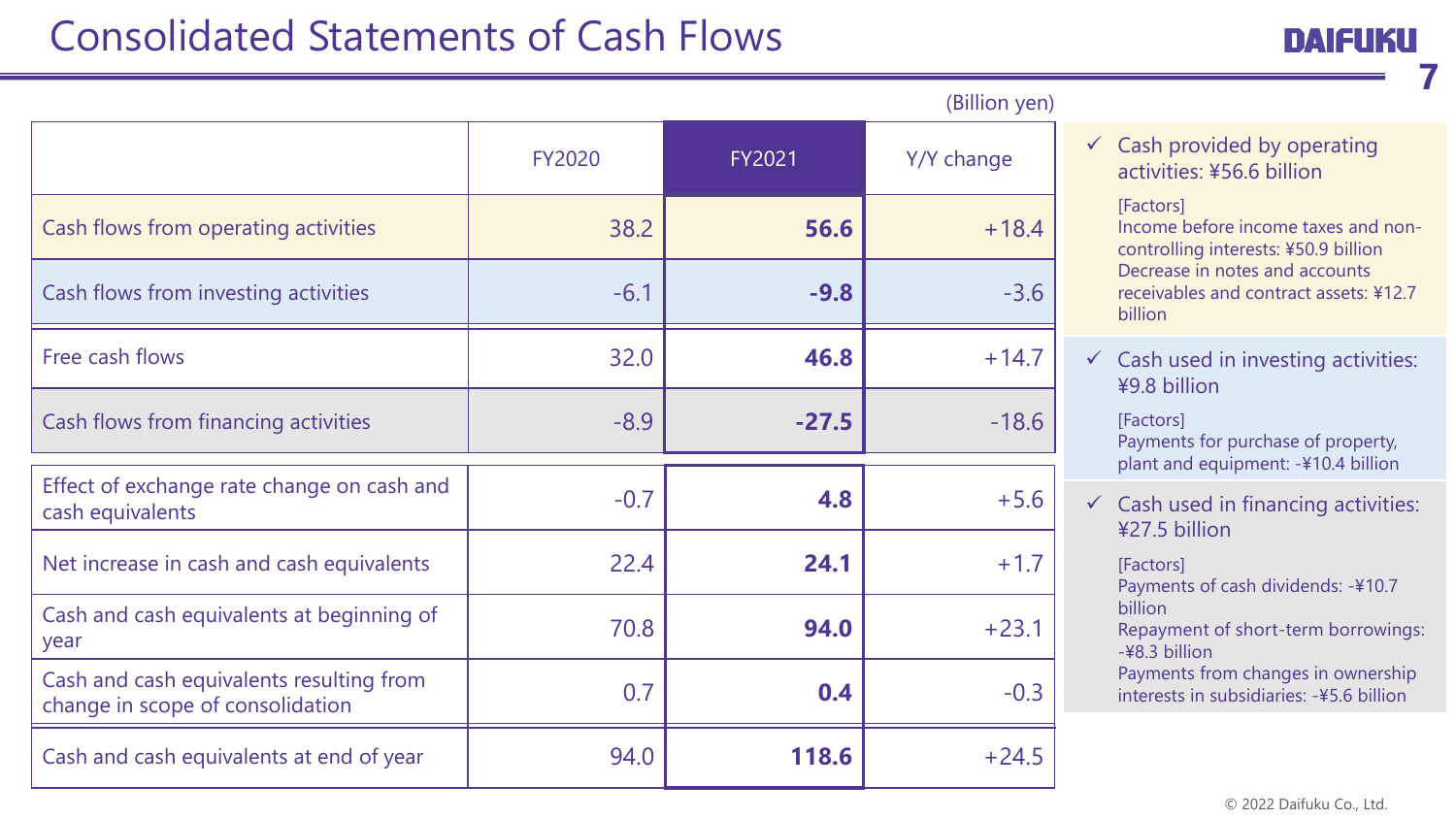**DAIFUKU** 

**8**

(Billion yen)

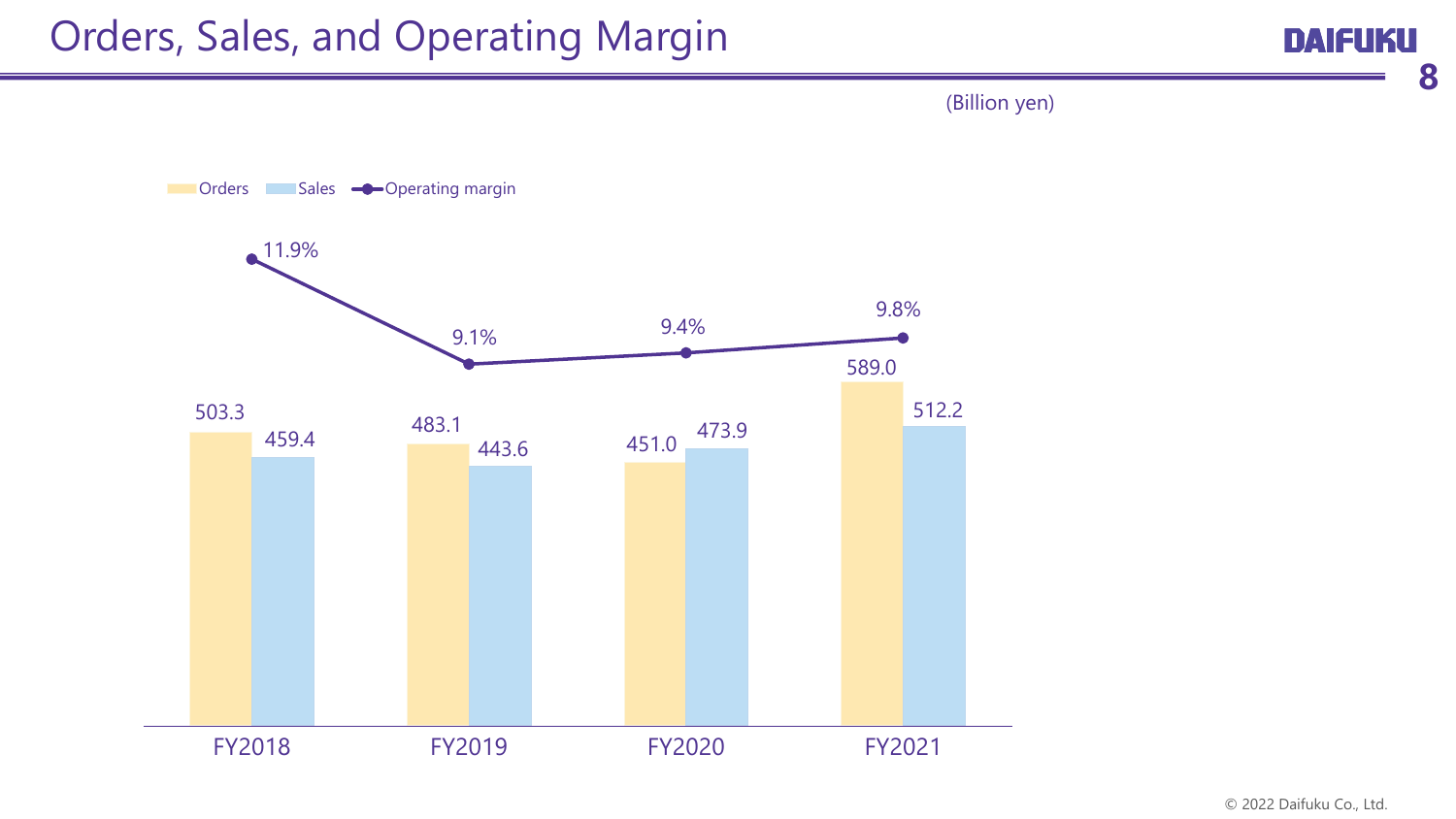**9**

|              |           |               |        |             |        |             |        |             | $\overline{C}$ |             |            |       |      |         |         |
|--------------|-----------|---------------|--------|-------------|--------|-------------|--------|-------------|----------------|-------------|------------|-------|------|---------|---------|
|              |           |               |        | FY2018      |        | FY2019      |        | FY2020      |                | FY2021      |            |       |      |         |         |
| Region       |           |               | Orders | Composition | Orders | Composition | Orders | Composition | Orders         | Composition | Y/Y change |       |      |         |         |
| Japan        |           |               | 170.4  | 34.6%       | 170.0  | 35.2%       | 152.5  | 33.8%       | 220.5          | 37.4%       | $+68.0$    |       |      |         |         |
|              | Non-Japan |               | 329.3  | 65.4%       | 313.1  | 64.8%       | 298.5  | 66.2%       | 368.5          | 62.6%       | $+69.9$    |       |      |         |         |
|              |           | North America | 111.0  | 22.0%       | 140.5  | 29.1%       | 120.5  | 26.7%       | 131.1          | 22.3%       | $+10.6$    |       |      |         |         |
|              | Asia      |               | 182.2  | 36.2%       | 152.1  | 31.5%       | 144.6  | 32.1%       | 204.6          | 34.8%       | $+60.0$    |       |      |         |         |
|              |           | China         | 88.9   | 17.7%       | 58.3   | 12.1%       | 55.2   | 12.2%       | 63.1           | 10.7%       | $+7.9$     |       |      |         |         |
|              |           |               |        |             |        | South Korea | 50.1   | 10.0%       | 39.2           | 8.1%        | 45.0       | 10.0% | 57.8 | 9.8%    | $+12.8$ |
|              |           |               |        |             | Taiwan | 27.6        | 5.5%   | 42.4        | 8.8%           | 34.0        | 7.6%       | 56.5  | 9.6% | $+22.5$ |         |
|              |           | Other         | 15.4   | 3.0%        | 12.0   | 2.5%        | 10.3   | 2.3%        | 27.1           | 4.6%        | $+16.7$    |       |      |         |         |
|              | Europe    |               | 14.2   | 2.8%        | 9.4    | 2.0%        | 16.2   | 3.6%        | 17.6           | 3.0%        | $+1.4$     |       |      |         |         |
|              |           | Latin America | 9.4    | 1.9%        | 0.9    | 0.2%        | 2.6    | 0.6%        | 3.0            | 0.5%        | $+0.4$     |       |      |         |         |
|              | Other     |               | 12.4   | 2.5%        | 9.9    | 2.0%        | 14.5   | 3.2%        | 12.0           | 2.0%        | $-2.4$     |       |      |         |         |
| <b>Total</b> |           |               | 503.3  | 100.0%      | 483.1  | 100.0%      | 451.0  | 100.0%      | 589.0          | 100.0%      | $+138.0$   |       |      |         |         |

(Billion yen)

#### $\checkmark$  Japan:

Orders were driven by intralogistics systems and cleanroom systems for the semiconductor sector.

 $\checkmark$  South Korea and Taiwan: Orders remained strong in cleanroom systems for the semiconductor sector.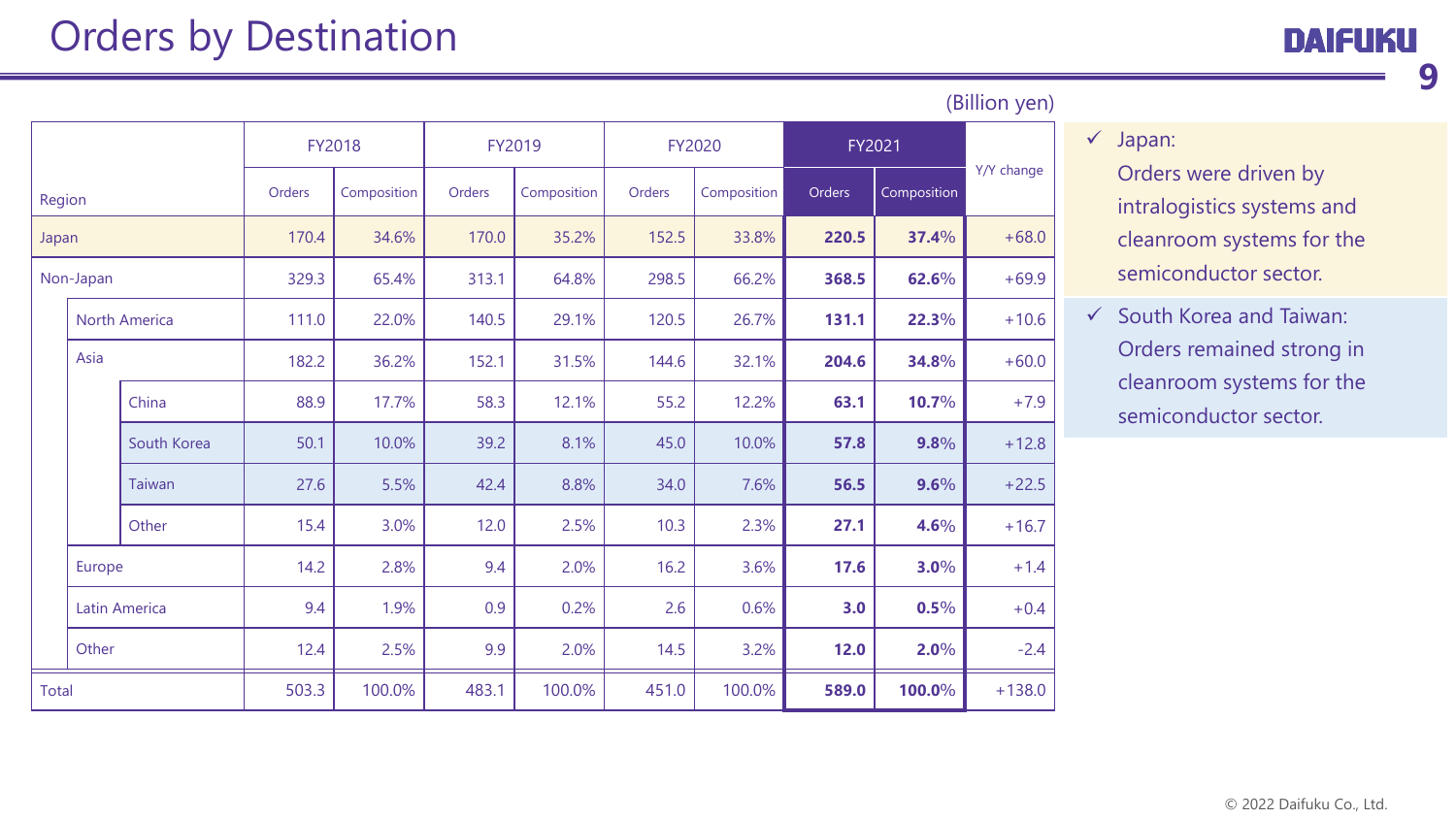|        |                                       |                      | FY2018                   |                          | FY2019                   |                          | FY2020                   |                          | FY2021       |             |            |
|--------|---------------------------------------|----------------------|--------------------------|--------------------------|--------------------------|--------------------------|--------------------------|--------------------------|--------------|-------------|------------|
| Region |                                       |                      | <b>Sales</b>             | Composition              | <b>Sales</b>             | Composition              | <b>Sales</b>             | Composition              | <b>Sales</b> | Composition | Y/Y change |
| Japan  |                                       |                      | 127.6                    | 27.8%                    | 155.0                    | 34.9%                    | 163.9                    | 34.6%                    | 182.7        | 35.5%       | $+18.7$    |
|        | Non-Japan                             |                      | 331.8                    | 72.2%                    | 288.6                    | 65.1%                    | 309.9                    | 65.4%                    | 332.0        | 64.5%       | $+22.1$    |
|        |                                       | <b>North America</b> | 99.1                     | 21.6%                    | 99.6                     | 22.5%                    | 138.9                    | 29.3%                    | 136.7        | 26.6%       | $-2.2$     |
|        | Asia                                  |                      | 204.6                    | 44.5%                    | 163.4                    | 36.8%                    | 144.0                    | 30.4%                    | 164.3        | 31.8%       | $+20.3$    |
|        |                                       | China                | 111.3                    | 24.2%                    | 70.2                     | 15.8%                    | 59.5                     | 12.6%                    | 57.2         | 11.1%       | $-2.2$     |
|        |                                       | South Korea          | 56.7                     | 12.3%                    | 43.5                     | 9.8%                     | 43.3                     | 9.2%                     | 46.5         | $9.0\%$     | $+3.2$     |
|        |                                       | Taiwan               | 21.1                     | 4.6%                     | 37.1                     | 8.4%                     | 30.5                     | 6.5%                     | 49.0         | 9.5%        | $+18.4$    |
|        |                                       | Other                | 15.3                     | 3.4%                     | 12.5                     | 2.8%                     | 10.4                     | 2.1%                     | 11.4         | $2.2\%$     | $+0.9$     |
|        | Europe                                |                      | 12.8                     | 2.8%                     | 9.2                      | 2.1%                     | 13.3                     | 2.8%                     | 15.8         | 3.1%        | $+2.4$     |
|        |                                       | Latin America        | 6.0                      | 1.3%                     | 6.2                      | 1.4%                     | 4.1                      | 0.9%                     | 5.2          | 1.0%        | $+1.0$     |
|        | Other                                 |                      | 9.2                      | 2.0%                     | 9.9                      | 2.3%                     | 9.3                      | 2.0%                     | 9.9          | 2.0%        | $+0.6$     |
|        | Subtotal                              |                      | $\overline{\phantom{0}}$ | $\equiv$                 | $\overline{\phantom{0}}$ | $\overline{\phantom{0}}$ | $\equiv$                 | $\overline{\phantom{0}}$ | 514.8        | 100.0%      | $+40.9$    |
|        | Consolidated adjustment and<br>other* |                      | $\overline{\phantom{0}}$ | $\overline{\phantom{0}}$ | $\equiv$                 | $\overline{\phantom{0}}$ | $\overline{\phantom{0}}$ |                          | $-2.5$       | -           | $-2.5$     |
| Total  |                                       |                      | 459.4                    | 100.0%                   | 443.6                    | 100.0%                   | 473.9                    | 100.0%                   | 512.2        | $\equiv$    | $+38.3$    |

#### (Billion yen)

 $\checkmark$  Japan:

Sales were driven by intralogistics systems.

 $\checkmark$  Taiwan:

Sales were strong in cleanroom systems.

\* The contents of the table have been partially changed due to the application of accounting standards related to revenue recognition.

© 2022 Daifuku Co., Ltd.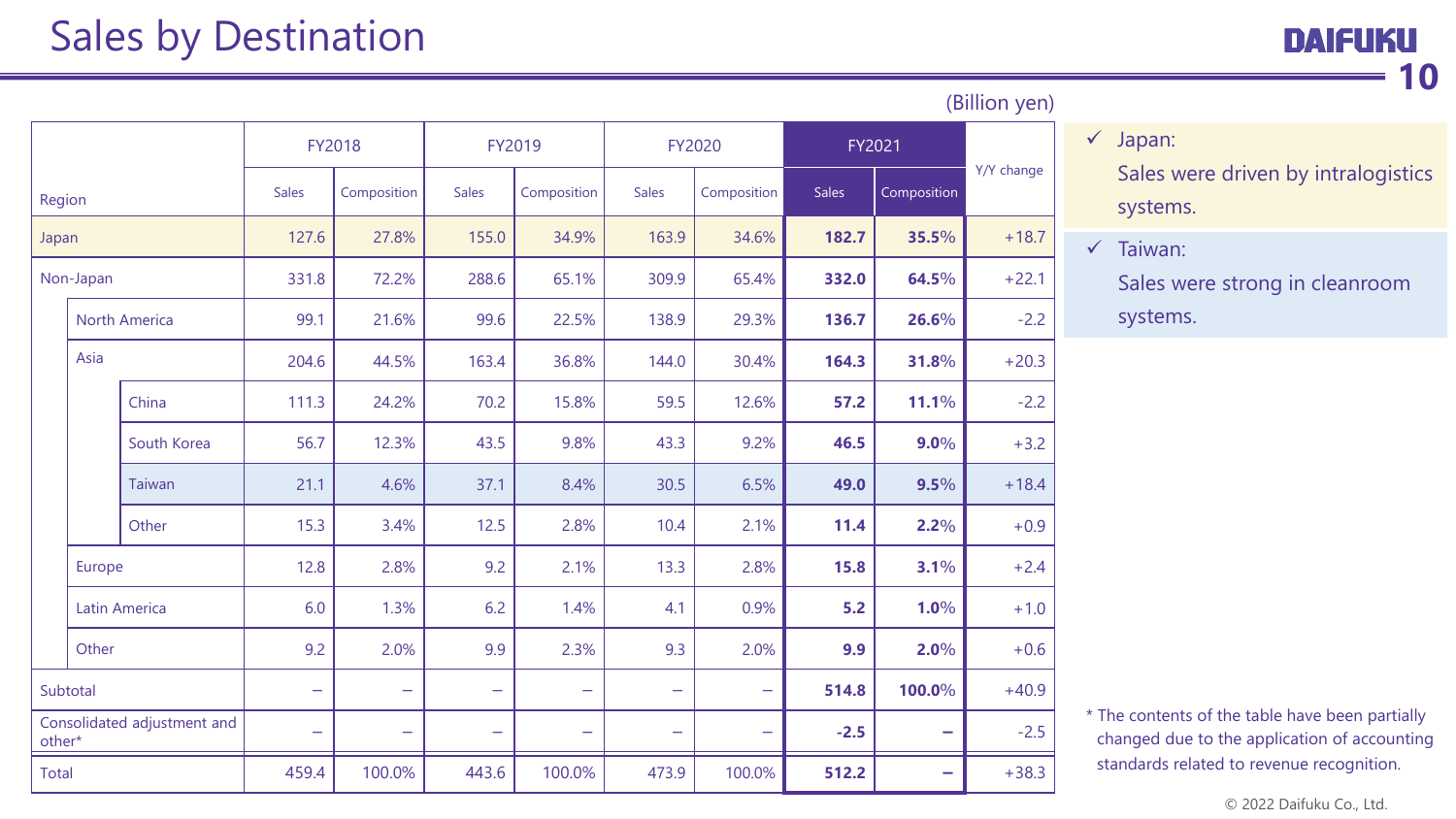|                                                    |        | FY2018      |        | FY2019      |        | FY2020      |        | FY2021      |            |
|----------------------------------------------------|--------|-------------|--------|-------------|--------|-------------|--------|-------------|------------|
| Industry                                           | Orders | Composition | Orders | Composition | Orders | Composition | Orders | Composition | Y/Y change |
| Automobile, auto parts                             | 68.7   | 13.7%       | 89.9   | 18.6%       | 49.0   | 10.9%       | 57.5   | 9.8%        | $+8.4$     |
| <b>Electronics</b>                                 | 171.3  | 34.0%       | 146.2  | 30.3%       | 129.5  | 28.7%       | 233.4  | 39.6%       | $+103.8$   |
| Commerce, retail                                   | 95.1   | 18.9%       | 94.5   | 19.6%       | 136.3  | 30.2%       | 156.9  | 26.6%       | $+20.5$    |
| Transportation,<br>warehousing                     | 43.5   | 8.7%        | 27.4   | 5.7%        | 23.3   | 5.2%        | 30.6   | 5.2%        | $+7.3$     |
| Machinery                                          | 13.9   | 2.8%        | 11.1   | 2.3%        | 12.0   | 2.7%        | 8.0    | 1.4%        | $-4.0$     |
| Chemicals, pharmaceuticals                         | 15.2   | 3.0%        | 18.4   | 3.8%        | 13.9   | 3.1%        | 22.2   | 3.8%        | $+8.2$     |
| Food                                               | 12.6   | 2.5%        | 17.0   | 3.5%        | 17.3   | 3.8%        | 16.1   | 2.7%        | $-1.1$     |
| Iron, steel, nonferrous<br>metals                  | 5.8    | 1.2%        | 5.4    | 1.1%        | 3.7    | 0.8%        | $5.2$  | 0.9%        | $+1.5$     |
| Precision equipment,<br>printing, office equipment | 11.9   | 2.4%        | 7.6    | 1.6%        | 6.1    | 1.4%        | 5.4    | 0.9%        | $-0.6$     |
| Airport                                            | 47.9   | 9.5%        | 47.6   | 9.9%        | 46.0   | 10.2%       | 33.2   | 5.7%        | $-12.7$    |
| Other                                              | 17.1   | 3.3%        | 17.5   | 3.6%        | 13.3   | 3.0%        | 20.0   | 3.4%        | $+6.6$     |
| <b>Total</b>                                       | 503.3  | 100.0%      | 483.1  | 100.0%      | 451.0  | 100.0%      | 589.0  | 100.0%      | $+138.0$   |

#### (Billion yen)

 $\checkmark$  Electronics:

Demand for capital investment for semiconductors is brisk.

 $\checkmark$  Commerce, retail: Orders were driven by systems for the e-commerce sector in Japan.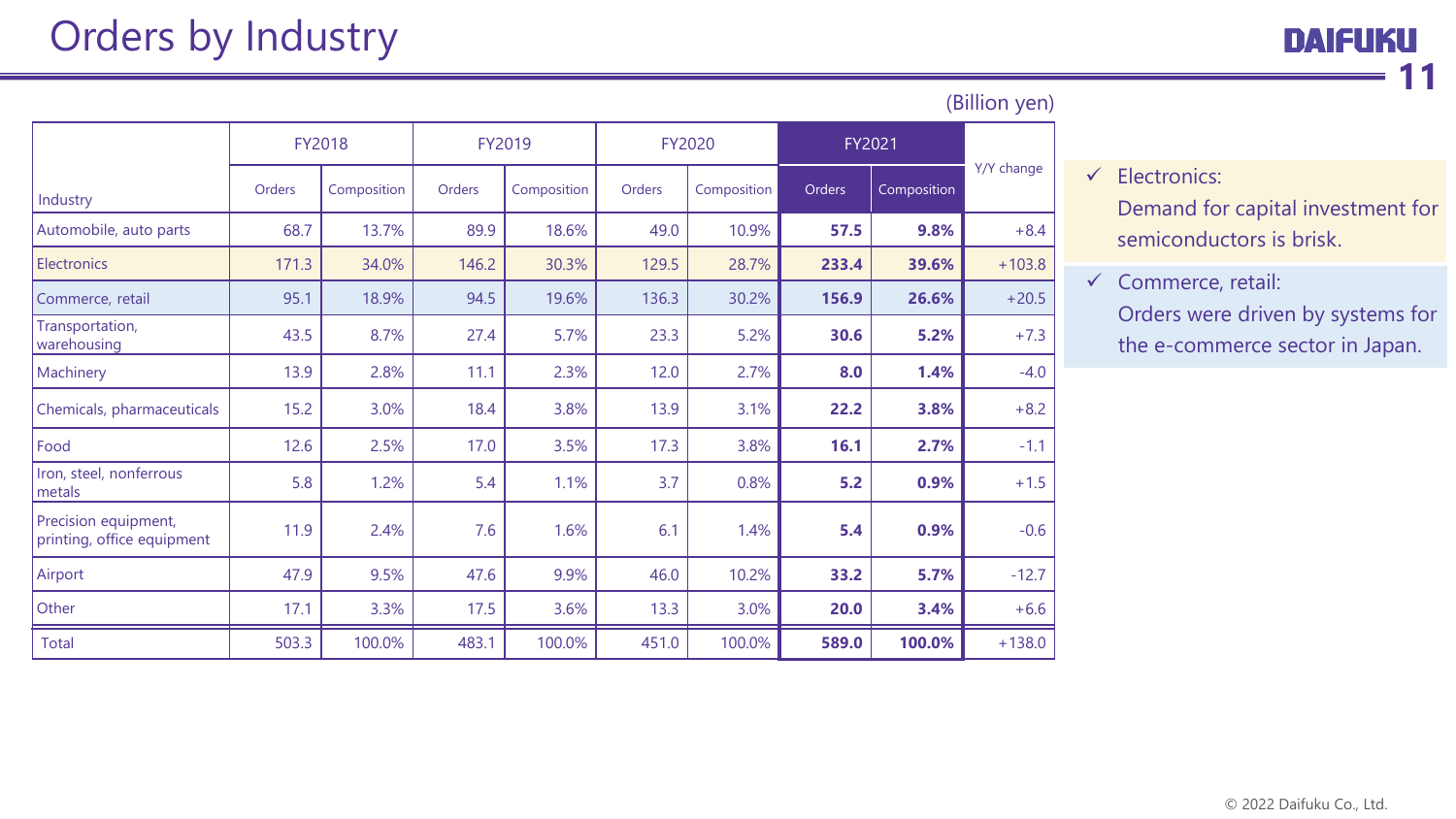|                                                    | FY2018       |                          |              | FY2019                   | FY2020                   |                          | FY2021       |                          |            |
|----------------------------------------------------|--------------|--------------------------|--------------|--------------------------|--------------------------|--------------------------|--------------|--------------------------|------------|
| Industry                                           | <b>Sales</b> | Composition              | <b>Sales</b> | Composition              | <b>Sales</b>             | Composition              | <b>Sales</b> | Composition              | Y/Y change |
| Automobile, auto parts                             | 68.6         | 14.9%                    | 68.4         | 15.4%                    | 80.1                     | 16.9%                    | 59.0         | 11.5%                    | $-21.0$    |
| Electronics                                        | 189.9        | 41.3%                    | 144.1        | 32.5%                    | 137.0                    | 28.9%                    | 151.3        | 29.4%                    | $+14.3$    |
| Commerce, retail                                   | 71.7         | 15.6%                    | 86.2         | 19.4%                    | 115.5                    | 24.4%                    | 155.1        | 30.1%                    | $+39.6$    |
| Transportation,<br>warehousing                     | 29.0         | 6.3%                     | 28.5         | 6.4%                     | 23.5                     | 5.0%                     | 32.8         | 6.4%                     | $+9.2$     |
| Machinery                                          | 9.3          | 2.0%                     | 13.5         | 3.1%                     | 11.2                     | 2.4%                     | 11.5         | $2.2\%$                  | $+0.2$     |
| Chemicals, pharmaceuticals                         | 14.1         | 3.1%                     | 15.3         | 3.4%                     | 18.3                     | 3.9%                     | 17.6         | 3.4%                     | $-0.7$     |
| Food                                               | 11.8         | 2.6%                     | 13.1         | 3.0%                     | 17.7                     | 3.7%                     | 20.0         | 3.9%                     | $+2.3$     |
| Iron, steel, nonferrous<br>metals                  | 4.5          | 1.0%                     | 5.3          | 1.2%                     | 4.4                      | 0.9%                     | 3.5          | 0.7%                     | $-0.9$     |
| Precision equipment,<br>printing, office equipment | 6.4          | 1.4%                     | 11.4         | 2.6%                     | 8.7                      | 1.8%                     | 6.2          | 1.2%                     | $-2.4$     |
| Airport                                            | 35.5         | 7.7%                     | 41.9         | 9.5%                     | 41.2                     | 8.7%                     | 43.7         | 8.5%                     | $+2.4$     |
| Other                                              | 18.0         | 4.1%                     | 15.3         | 3.5%                     | 15.8                     | 3.4%                     | 13.6         | 2.7%                     | $-2.2$     |
| Subtotal                                           | 459.4        | 100.0%                   | 443.6        | 100.0%                   | 473.9                    | 100.0%                   | 514.8        | 100.0%                   | $+40.9$    |
| Consolidated adjustment<br>and other*              | -            | $\overline{\phantom{0}}$ |              | $\overline{\phantom{0}}$ | $\overline{\phantom{0}}$ | -                        | $-2.5$       | $\hspace{0.5cm}$         | $-2.5$     |
| <b>Total</b>                                       | 459.4        | $\overline{\phantom{0}}$ | 443.6        | $\overline{\phantom{0}}$ | 473.9                    | $\overline{\phantom{0}}$ | 512.2        | $\overline{\phantom{a}}$ | $+38.3$    |

#### (Billion yen)

 $\checkmark$  Automobile, auto parts: Sales fell, given a reactionary fall from the previous fiscal year when results benefited from sales for a large project.

 $\checkmark$  Electronics:

Sales were driven by cleanroom systems for the semiconductor sector.

 $\checkmark$  Commerce, retail: Sales were driven by systems for the e-commerce sector in Japan and North America.

\* The contents of the table have been partially changed due to the application of accounting standards related to revenue recognition.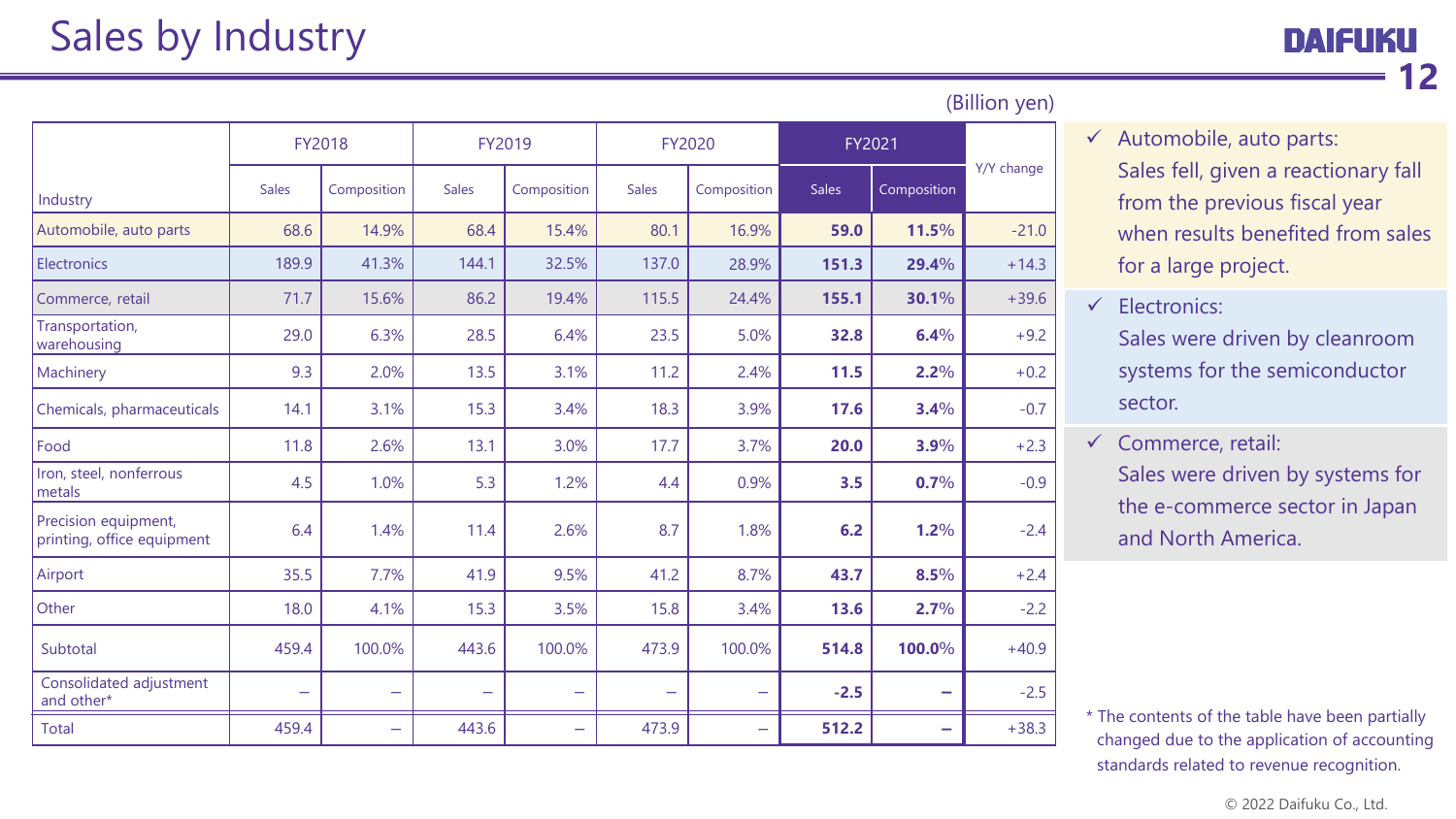

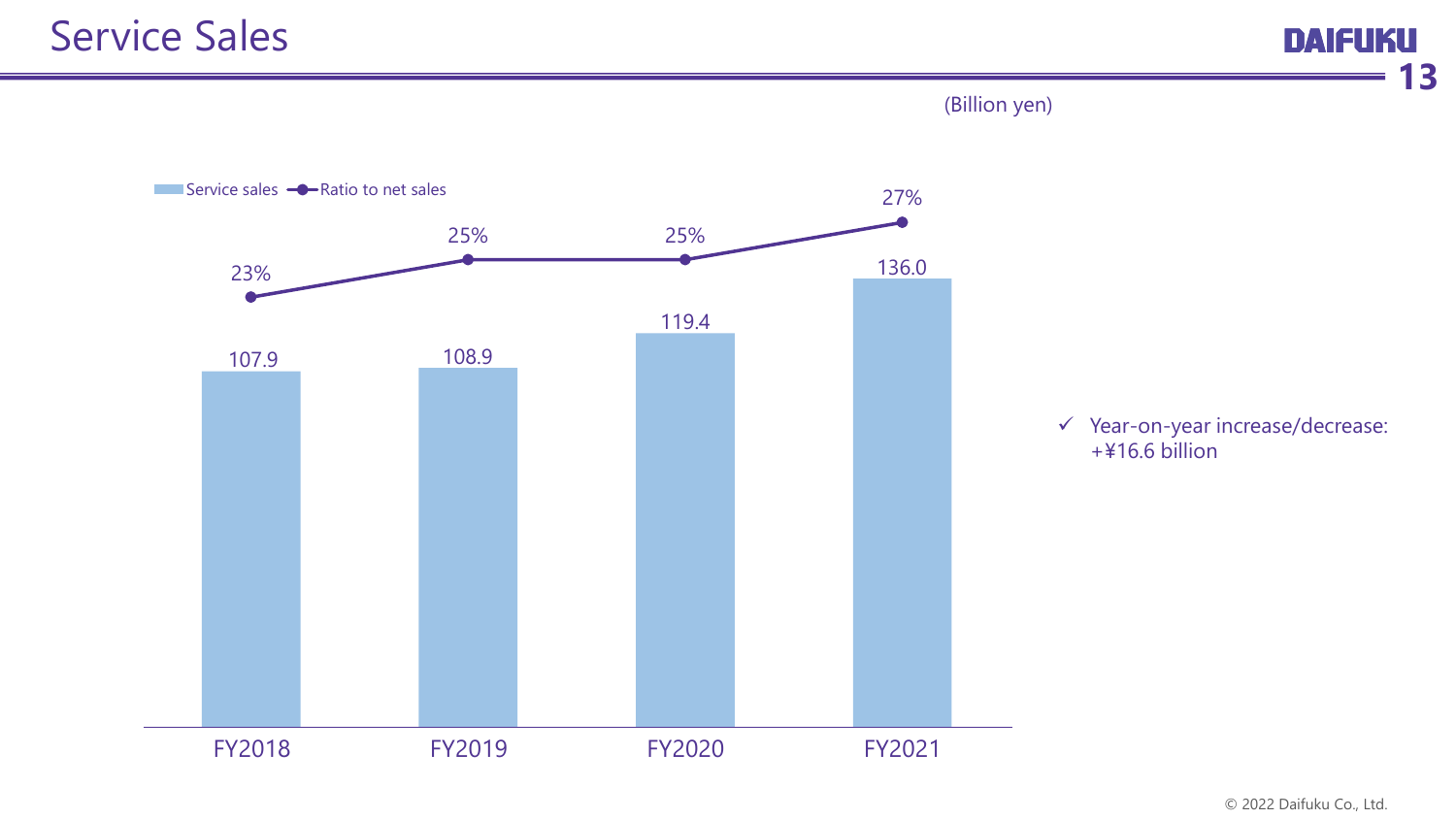## Liabilities, Fixed Cost, Employees (Consolidated)

| DAIFUKU |               |  |
|---------|---------------|--|
|         | $\mathbf{14}$ |  |

|                                |                       |               |        |               |        | (Billion yen) |
|--------------------------------|-----------------------|---------------|--------|---------------|--------|---------------|
|                                |                       | <b>FY2018</b> | FY2019 | <b>FY2020</b> | FY2021 | Y/Y change    |
|                                | Short-term            | 19.4          | 11.7   | 15.5          | 22.4   | $+6.9$        |
|                                | Long-term             | 20.5          | 21.6   | 19.6          | 3.9    | $-15.6$       |
| <b>Total</b>                   |                       | 40.0          | 33.4   | 35.1          | 26.3   | $-8.7$        |
| D/E ratio* (times)             |                       | 0.18          | 0.14   | 0.14          | 0.09   |               |
| <b>Fixed cost</b>              |                       | 119.3         | 117.6  | 117.4         | 120.4  | $+2.9$        |
|                                | Personnel<br>expenses | 76.8          | 80.2   | 83.1          | 88.1   | $+5.0$        |
| <b>Employees</b><br>(year-end) |                       | 9,857         | 10,863 | 11,697        | 12,436 | $+739$        |
|                                | Outside Japan         | 6,459         | 7,312  | 8,045         | 8,643  | $+598$        |

\*Debt-Equity ratio = interest-bearing liabilities / shareholders' equity (year-end)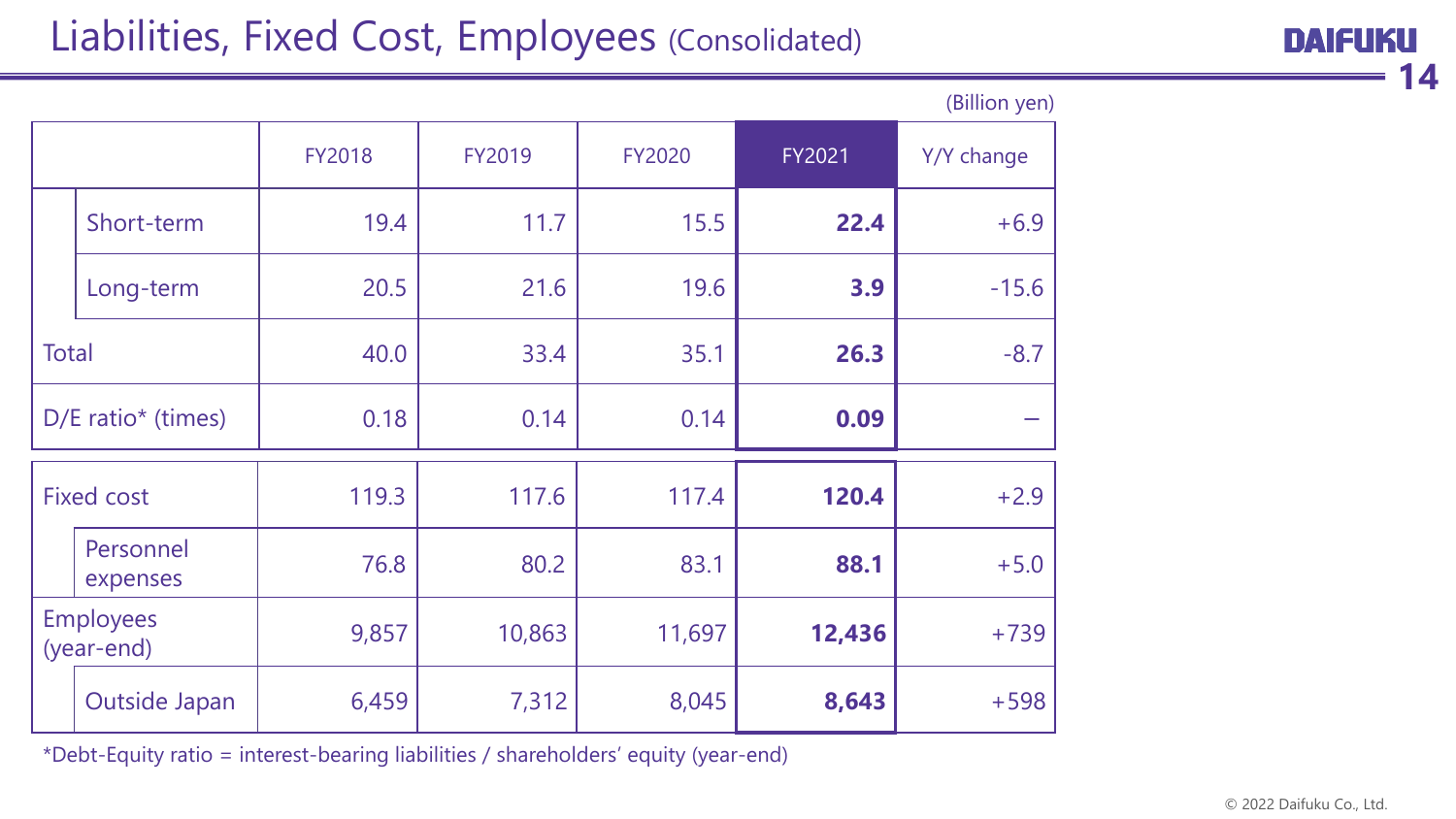

\*ROE = net income / shareholders' equity (average of beginning and end of year)  $\times$  100

 $= 1$ ) Return on sales  $\times$  2) Total asset turnover  $\times$  3) Financial leverage =



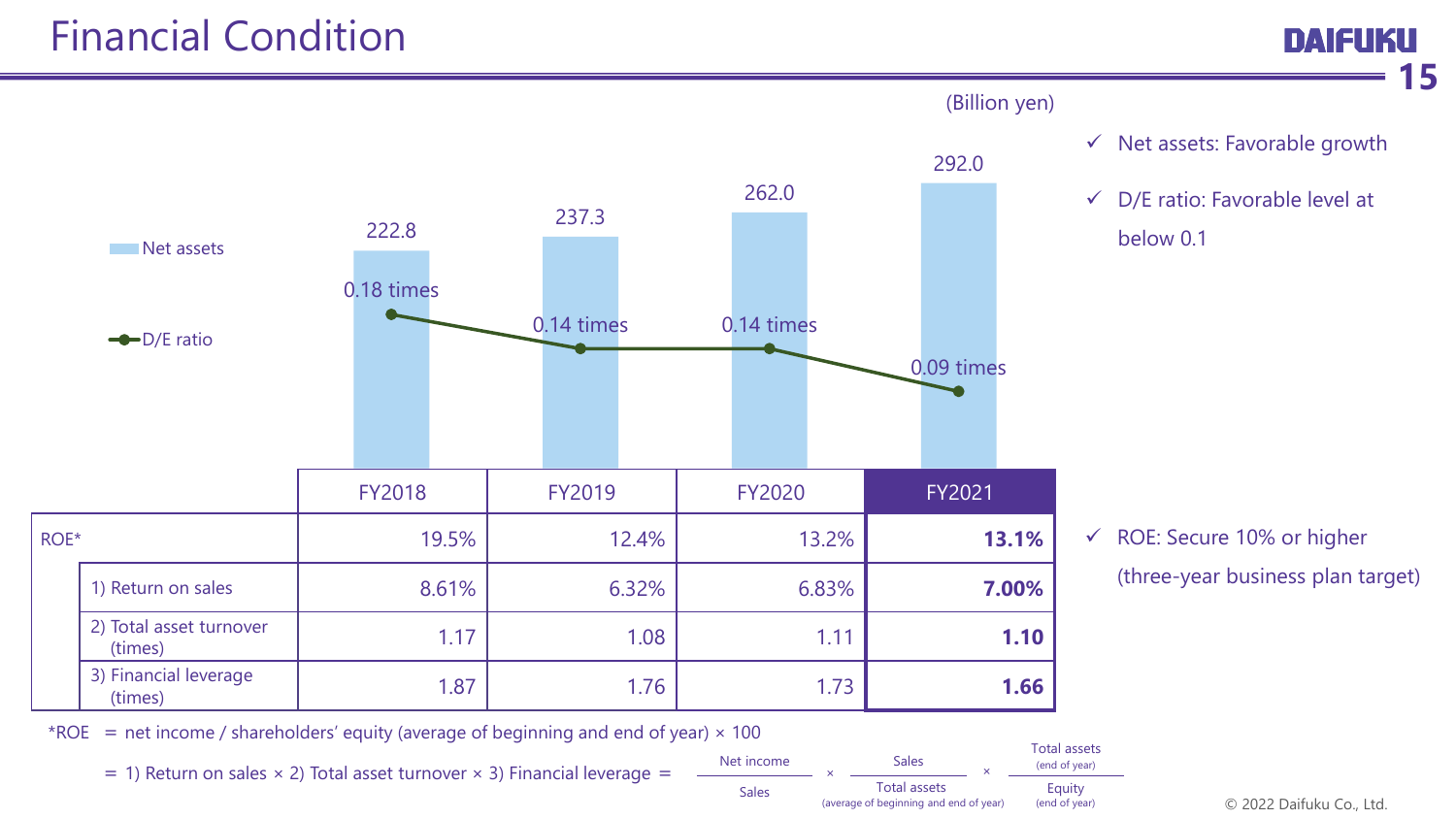## Quarterly Orders, Sales, and Operating Margin



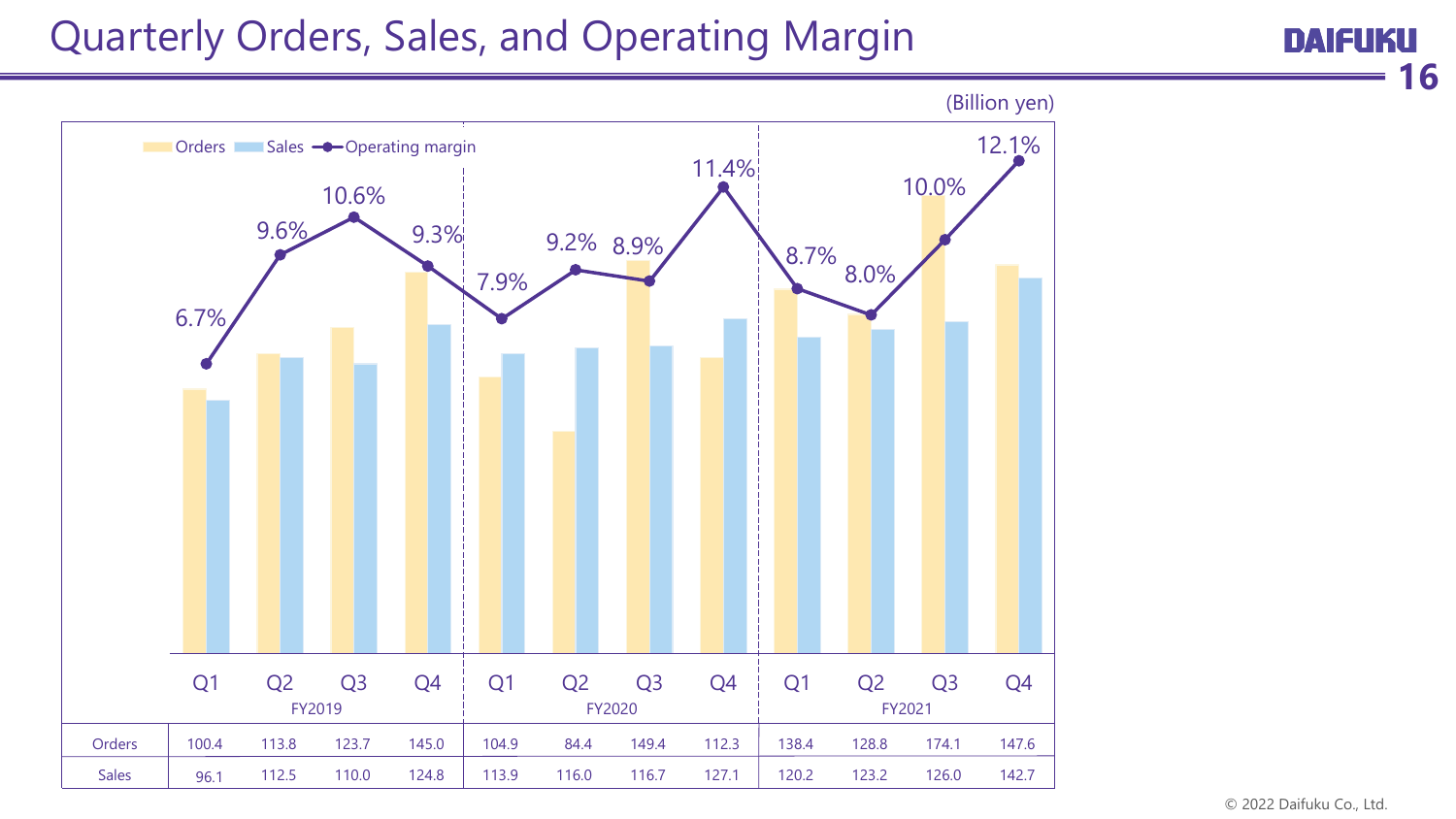## Order Backlogs

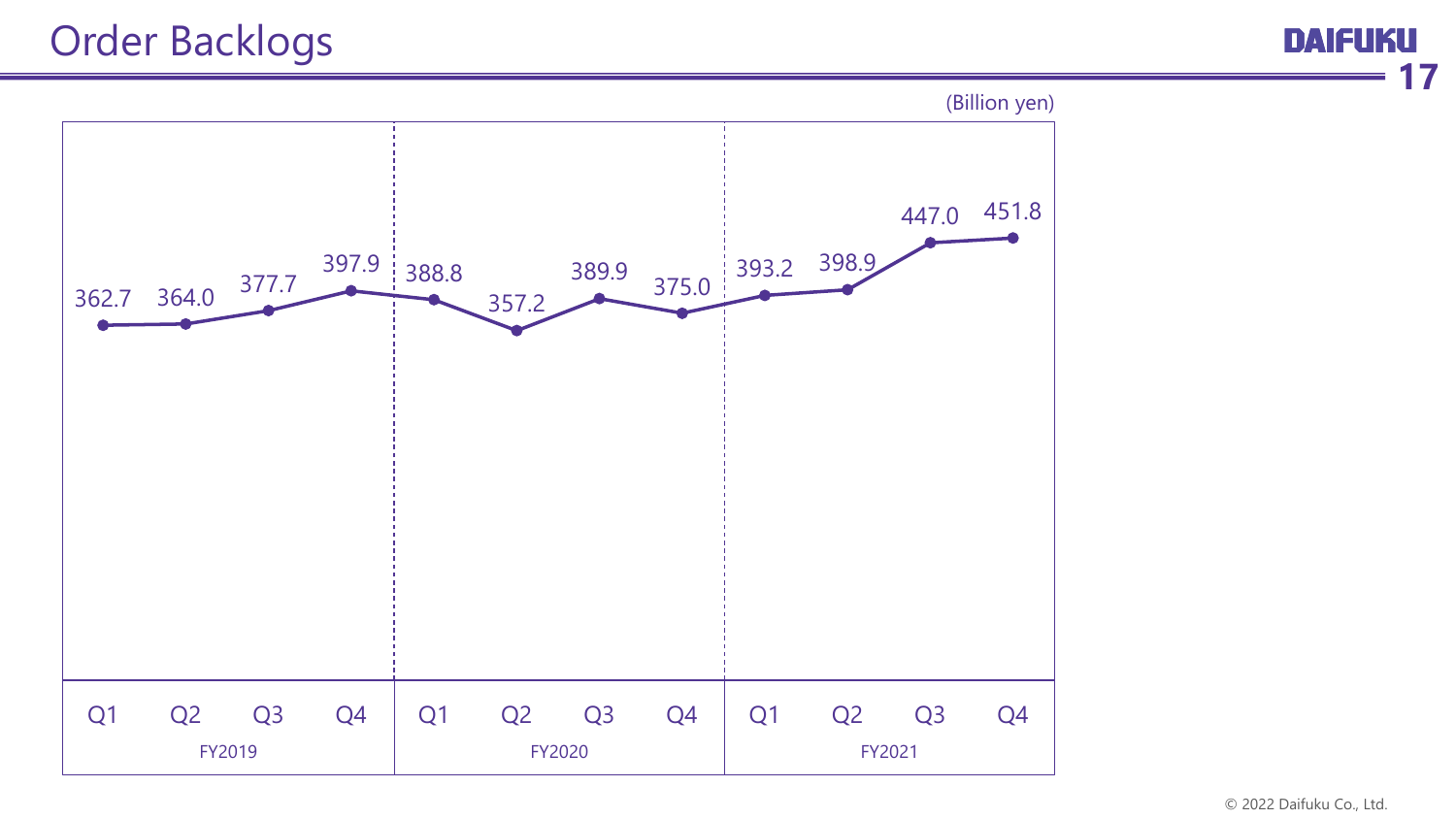<span id="page-18-0"></span>[Back to contents](#page-1-0)

## **Earnings Forecast**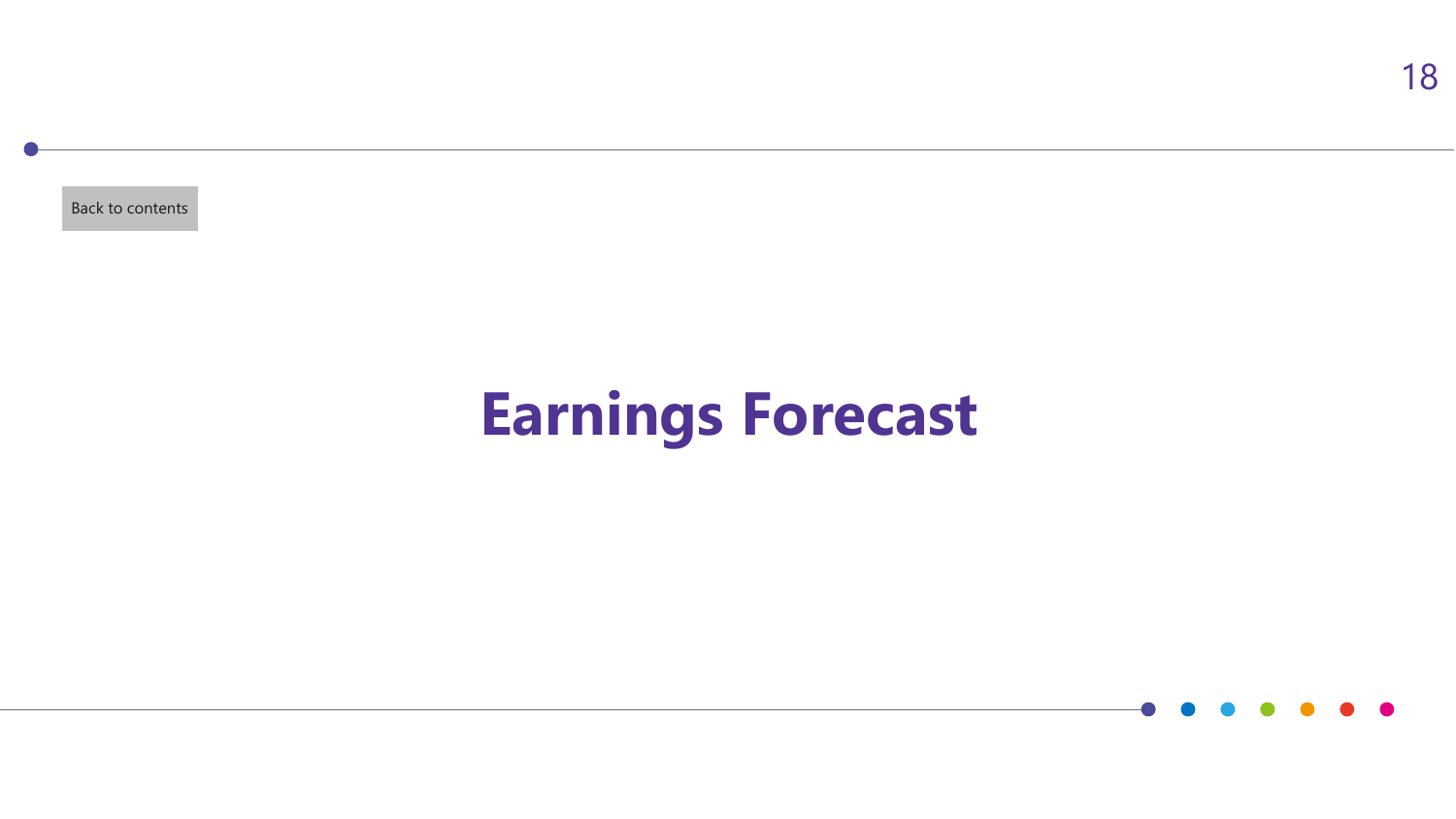## Fiscal 2022 Forecast (Consolidated)

(Billion yen)

**DAIFUKU** 

**19**

|                                                                     | FY2022     |                  |              |          | FY2022     |                   |            |          |
|---------------------------------------------------------------------|------------|------------------|--------------|----------|------------|-------------------|------------|----------|
|                                                                     | H1         | H1<br>(Forecast) | Y/Y change   | Y/Y rate | FY2021     | FY.<br>(Forecast) | Y/Y change | Y/Y rate |
| <b>Orders</b>                                                       | 267.2      | 380.0            | $+112.7$     | $+42.2%$ | 589.0      | 600.0             | $+10.9$    | $+1.9%$  |
| Net sales                                                           | 243.4      | 275.0            | $+31.5$      | $+13.0%$ | 512.2      | 565.0             | $+52.7$    | $+10.3%$ |
| <b>Operating income</b>                                             | 20.3       | 27.5             | $+7.1$       | $+35.3%$ | 50.2       | 56.5              | $+6.2$     | $+12.4%$ |
| Ordinary income                                                     | 20.5       | 28.0             | $+7.4$       | $+36.3%$ | 51.2       | 57.5              | $+6.2$     | $+12.2%$ |
| Net income attributable to<br>shareholders of the parent<br>company | 13.9       | 18.5             | $+4.5$       | $+32.9%$ | 35.8       | 39.6              | $+3.7$     | $+10.4%$ |
| Net income per share                                                | 110.46 yen | 146.81 yen       | $+36.35$ yen |          | 284.71 yen | 314.24 yen        | +29.53 yen |          |

© 2022 Daifuku Co., Ltd.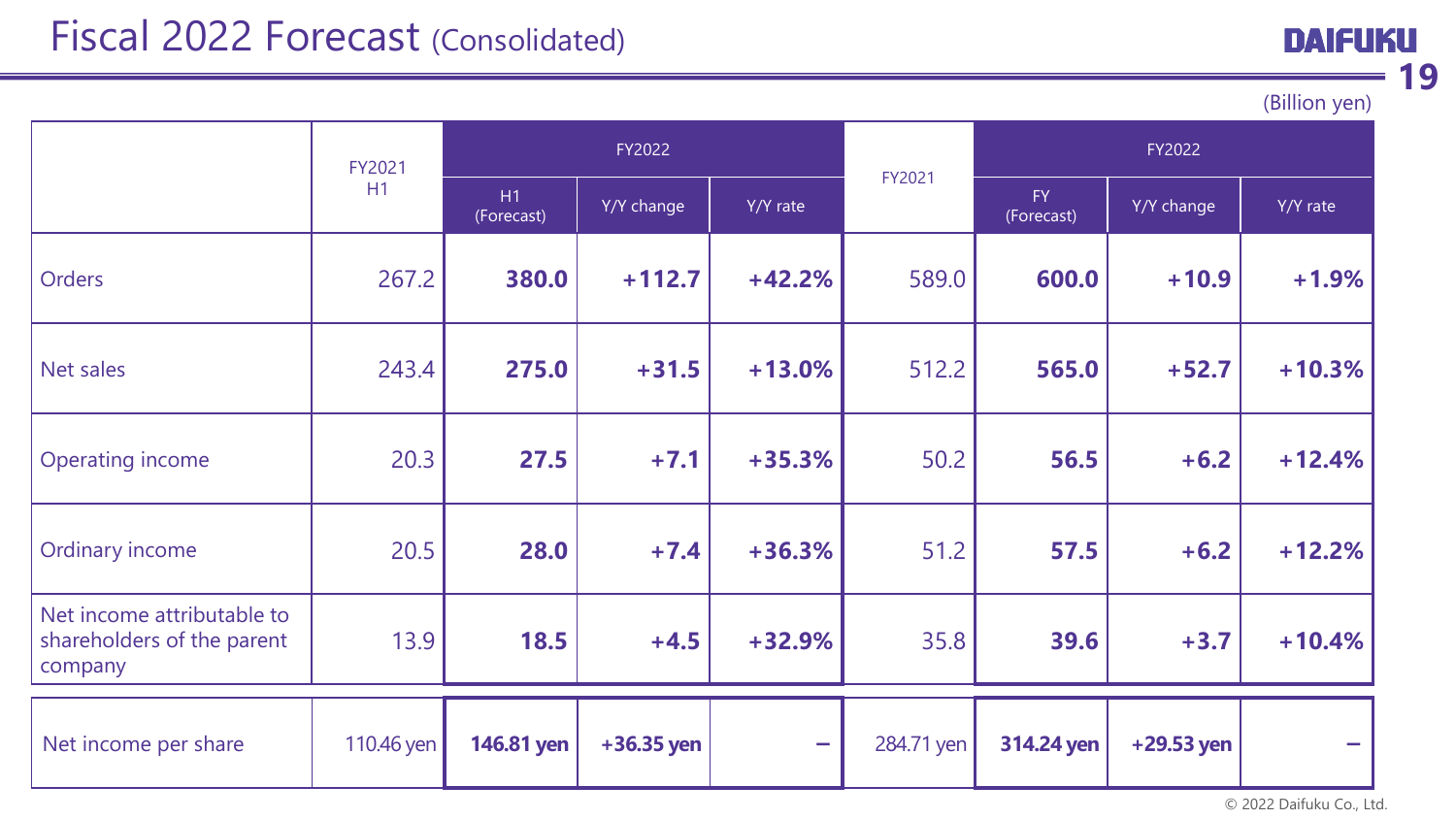30 <sup>30</sup> <sup>30</sup> <sup>35</sup> <sup>40</sup> 60 <sup>45</sup> <sup>50</sup> 55 90 65 <sup>75</sup> <sup>80</sup> 90 105 28.6% 33.6% 31.1% 31.6% 33.4% FY2018 FY2019 FY2020 FY2021 FY2022 Interim Table Year-end Consolidated payout ratio

(Plan)

(Yen)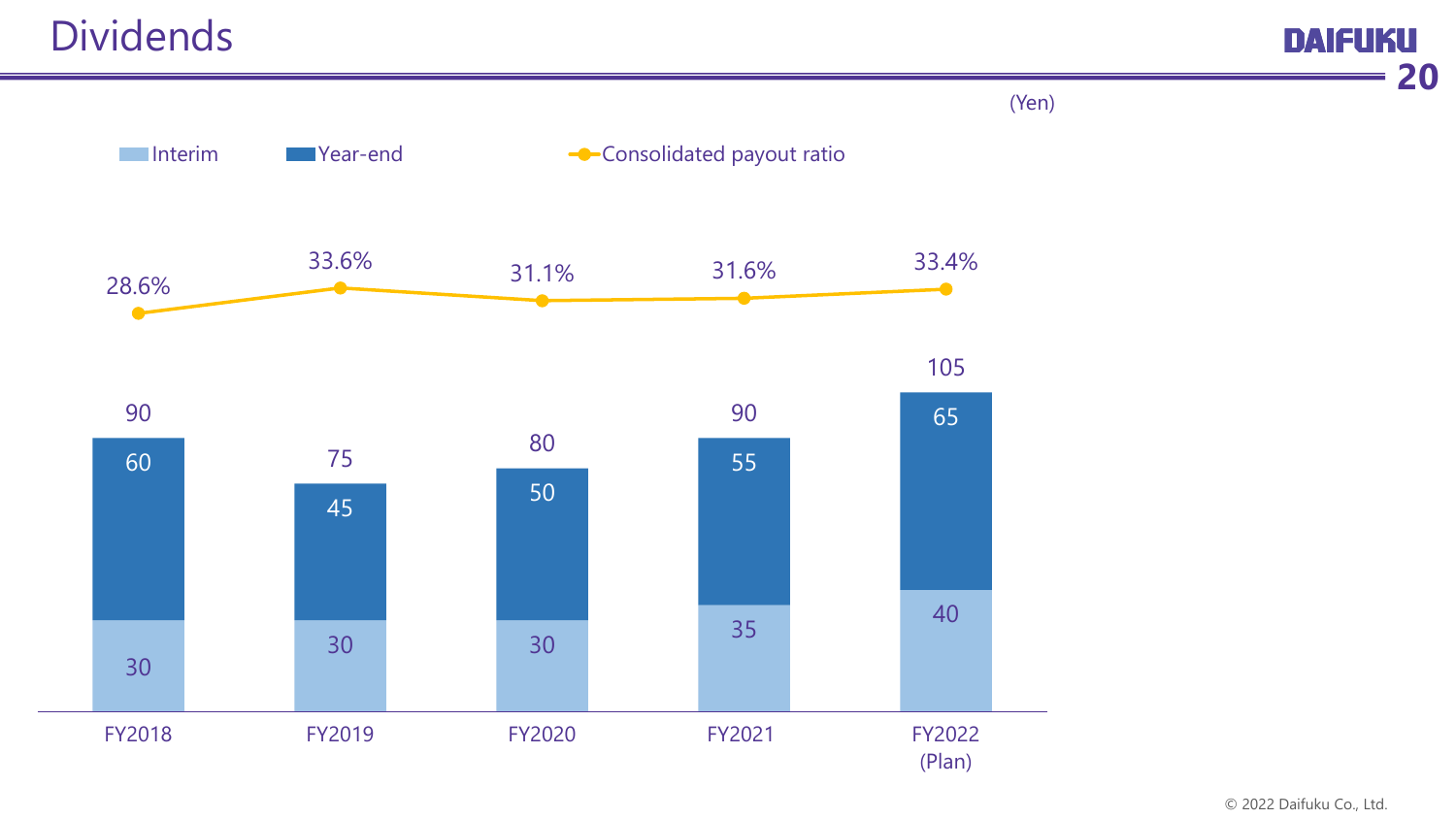## Capital Investment, Depreciation, R&D Expenses (Consolidated)

**DAIFUKU 21**

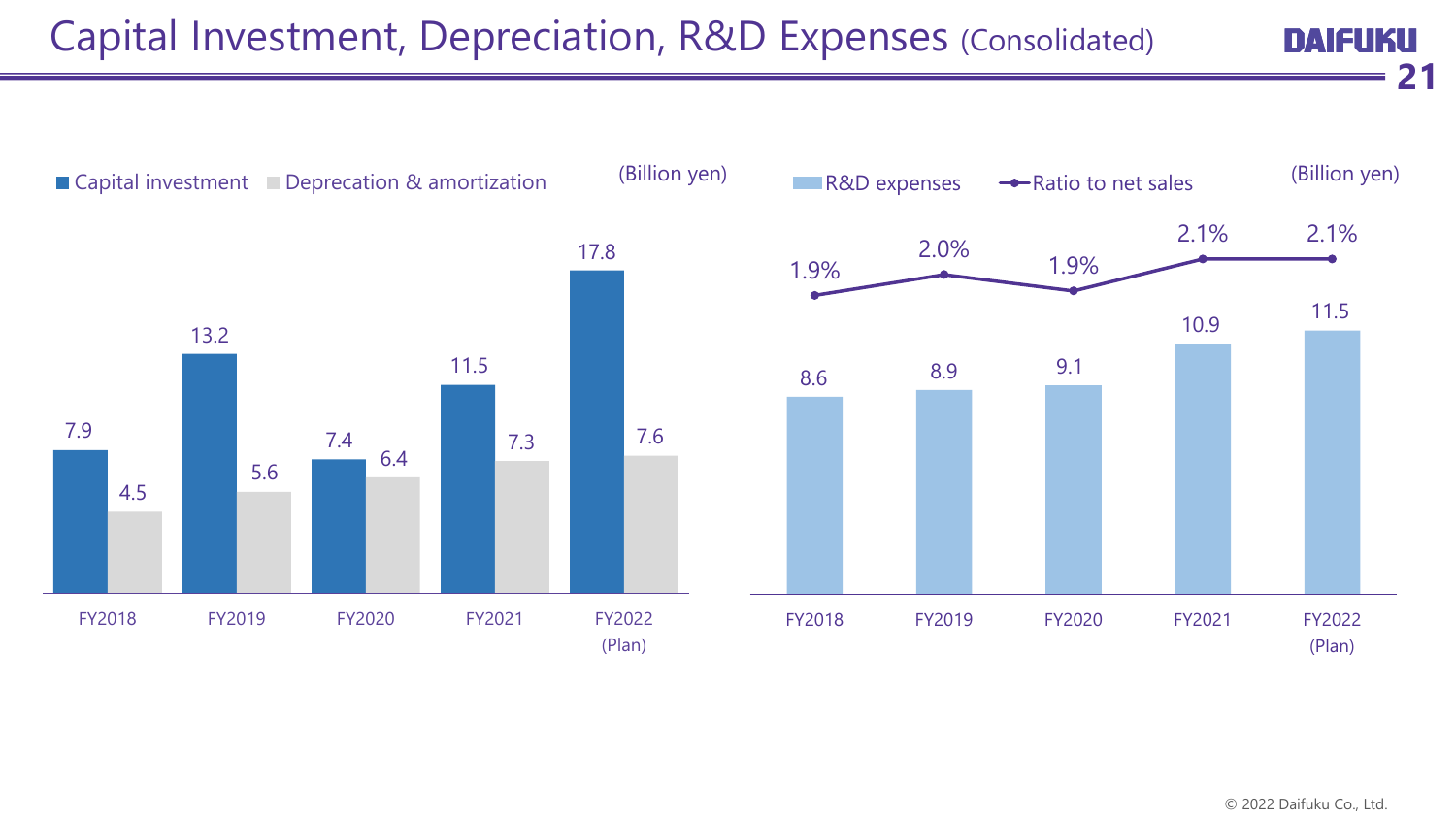<span id="page-22-0"></span>[Back to contents](#page-1-0)

# **Topics**

22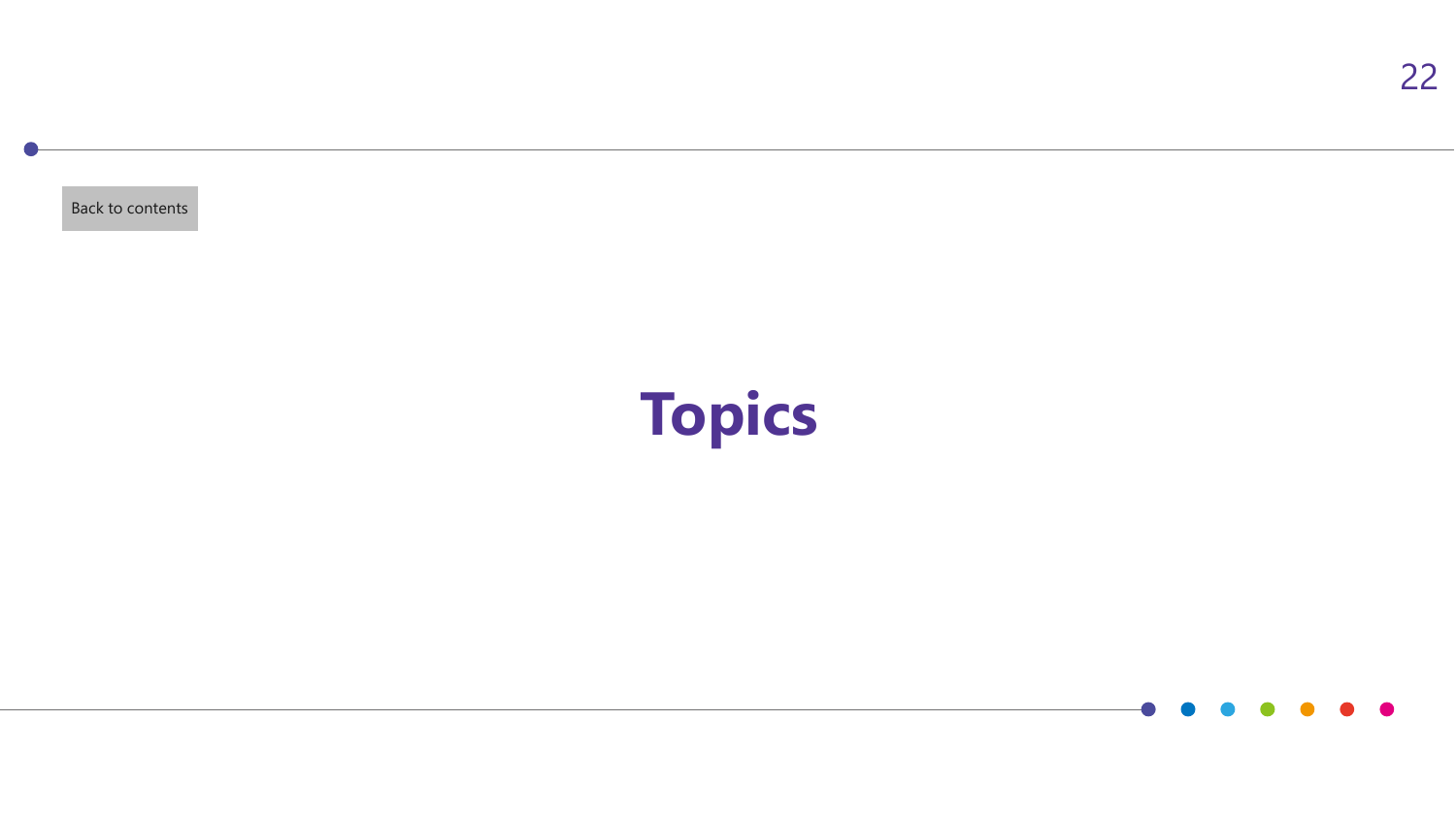I LATELII **23**

Paying attention to human rights, the environment, and other environmental, social and governance (ESG) factors as a company committed to resolving social issues, the Daifuku Group works to carry out sustainability management with a view to realizing a sustainable society and to increasing corporate value.

|                                                        |                                                | Evaluation       |                        |  |  |  |
|--------------------------------------------------------|------------------------------------------------|------------------|------------------------|--|--|--|
| Evaluator                                              |                                                | <b>FY2020</b>    | <b>FY2021</b>          |  |  |  |
| MSCI (U.S.A.)                                          | <b>MSCI</b>                                    | $\mathsf{A}$     | <b>AA</b>              |  |  |  |
| FTSE Russell (U.K.)                                    | <b>FTSE</b><br><b>Russell</b>                  | 3.1              | 3.4                    |  |  |  |
| <b>Sustainalytics (The Netherlands)</b>                | <b>SUSTAINALYTICS</b><br>a Morningstar company | 30.7 (High Risk) | <b>23.0 (Mid Risk)</b> |  |  |  |
| CDP Worldwide (U.K.)<br>(Climate Change Questionnaire) |                                                | B                | $A-$                   |  |  |  |

\* The Inclusion of Daifuku Co., Ltd. in any MSCI Index, and the use of MSCI logos, trademarks, service marks or index name herein, do not constitute a sponsorship, endorsement or promotion of Daifuku Co., Ltd. by MSCI or any of its affiliates. The MSCI indexes are the exclusive property of MSCI. MSCI and the MSCI index names and logos are trademarks or service marks of MSCI or its affiliates.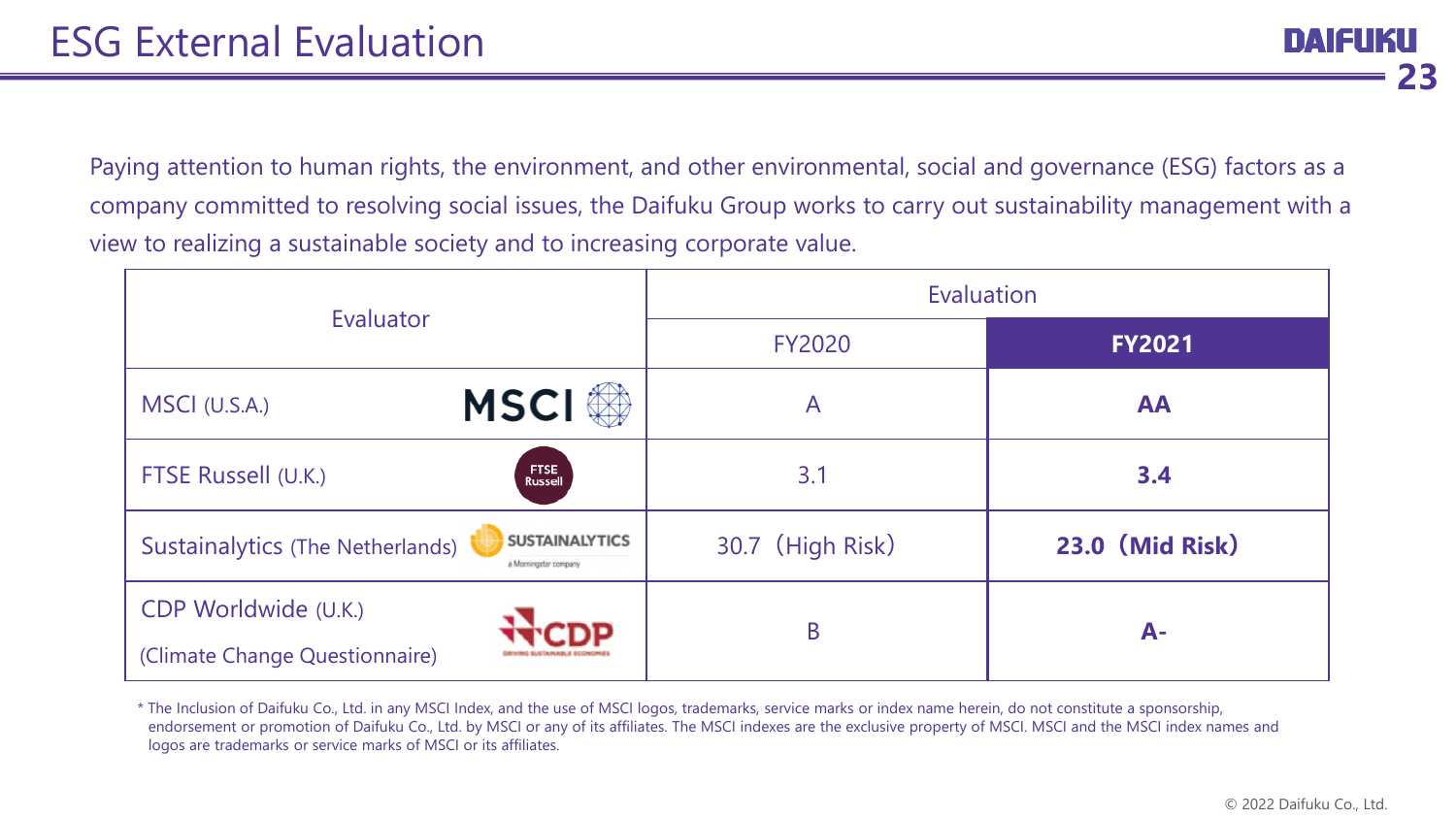#### U.S.A. (Jervis B. Webb Company)

U.S.-based Group company Jervis B. Webb is constructing a new plant to produce airport systems in Boyne City, Michigan. The plant, which is scheduled to be completed in August 2022, will consolidate production sites that have been operated in multiple locations, increasing productivity.

#### China (Daifuku (Suzhou) Cleanroom Automation Co., Ltd.)

Daifuku (Suzhou) Cleanroom Automation is constructing a new plant to produce systems for semiconductor and flat-panel display production lines in Suzhou City, Jiangsu. The plant is scheduled to be complete in June 2023. Looking ahead to the future expansion of the Chinese semiconductor market, we will increase production capacity. The new plant will be equipped with a showroom to be used in promotional activities for customers.

In addition, we are proceeding with redevelopment including capacity expansion at the Shiga Works, Japan and Clean Factomation, Inc. in South Korea.





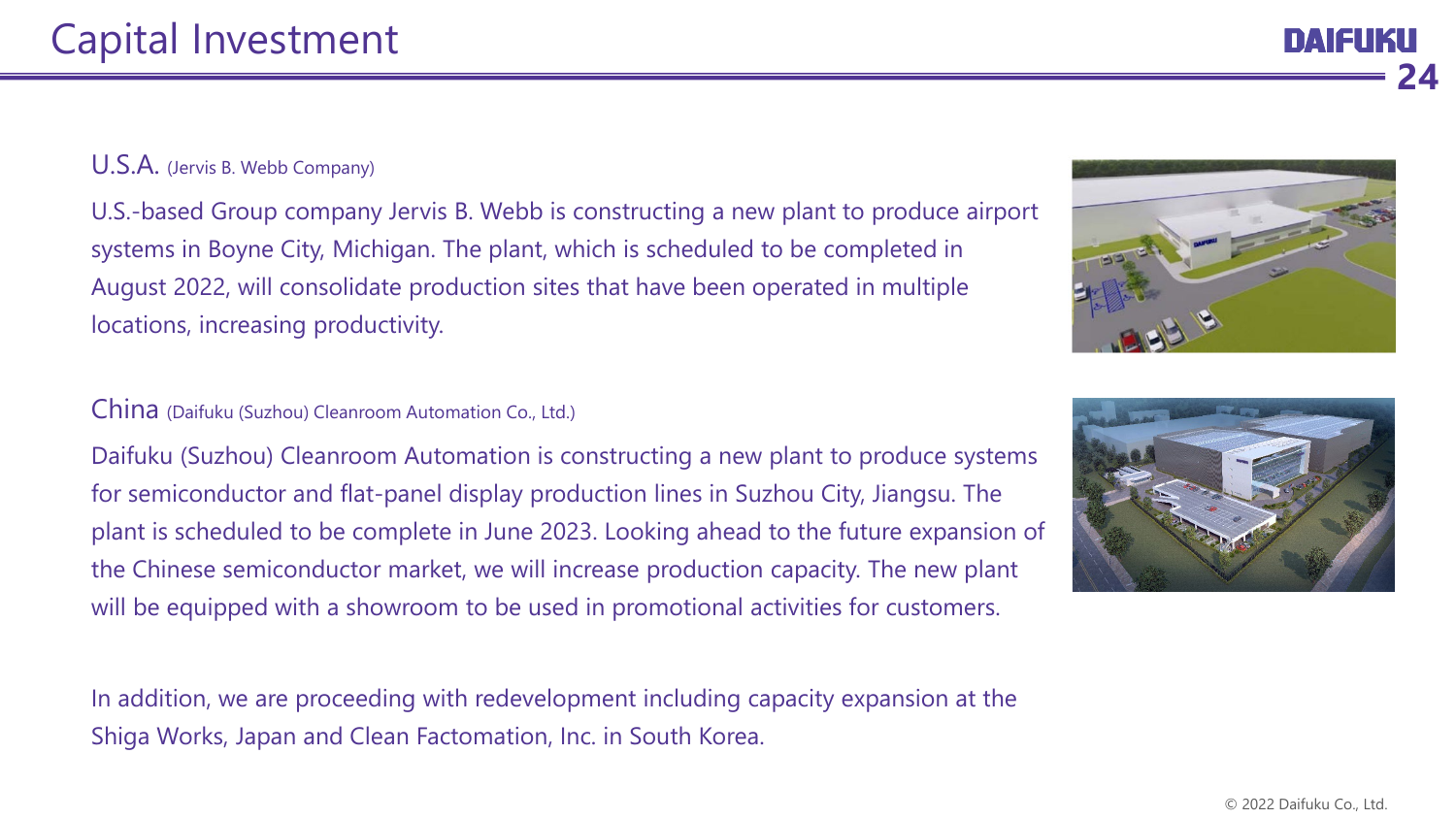#### Daifuku Remains No. 1 in Global Sales for the 8th Straight Year **DAIFUKU**